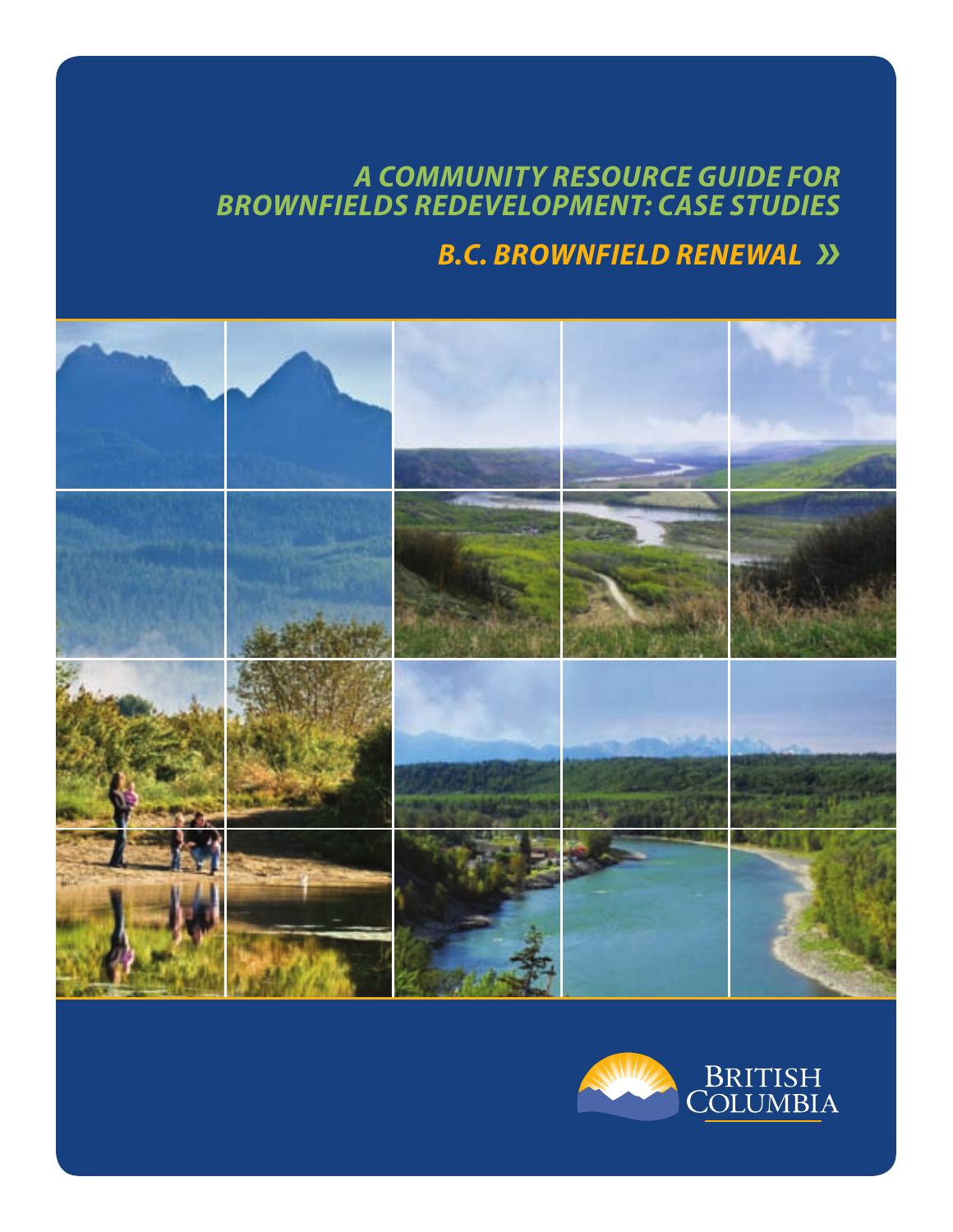#### *NOTE TO USERS:*

*This document is intended as a "living source" of information that will be periodically updated and revised, dependant on revisions in legislation and policies, as well as ongoing changes in the methods, technologies and best practices for Brownfield projects Canada wide. Subsequently, it is recommended that this document should be utilized as a general source and guide for information on brownfield funding, renewal and redevelopment approaches. While every effort has been made to ensure information contained in this guide is as current as possible, all users of this document are encouraged to undertake additional research and exploration of current opportunities and best practices impacting brownfield projects.*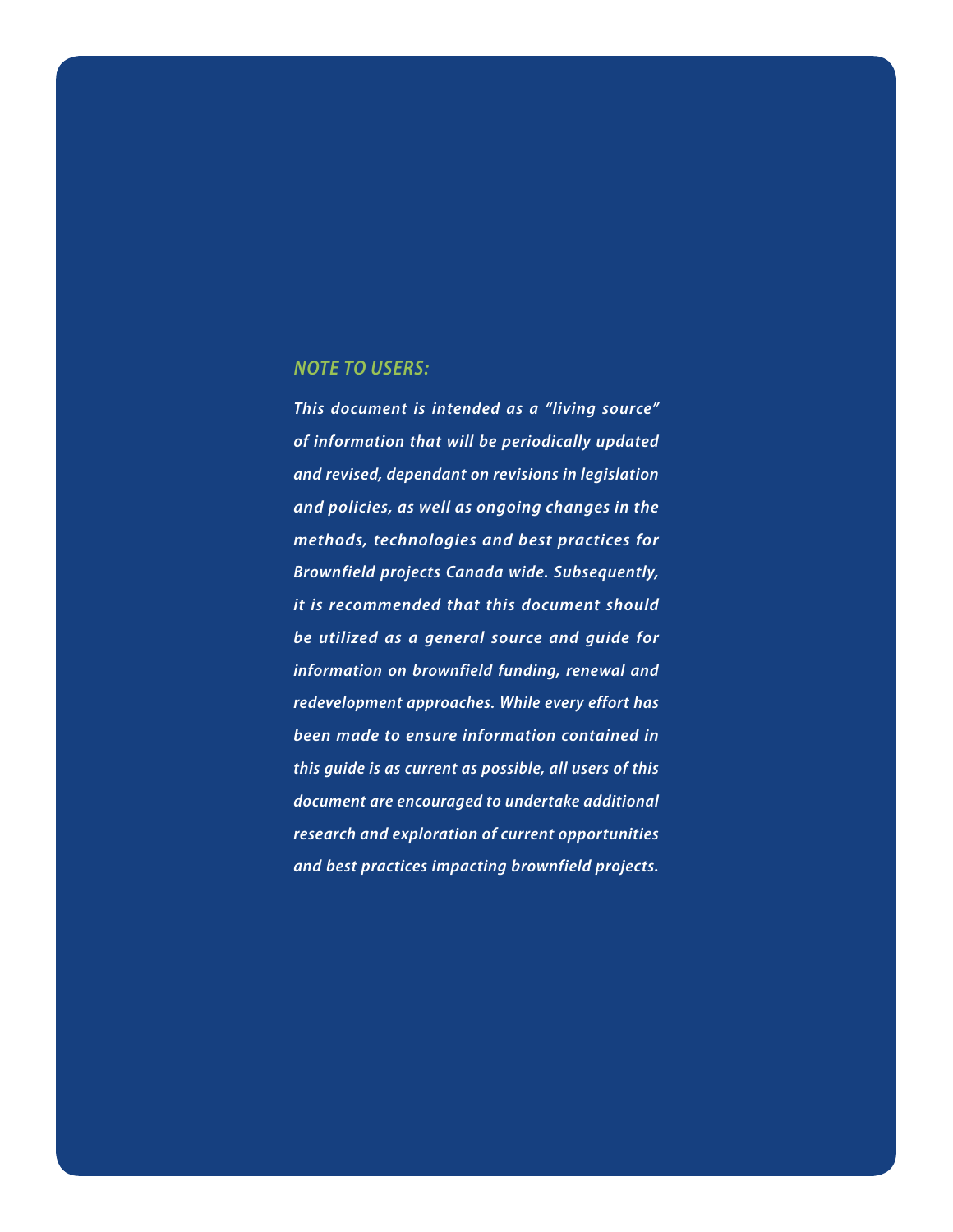# *TABLE OF CONTENTS*

| <b>case studies - location map</b> 6                                      |  |
|---------------------------------------------------------------------------|--|
| case studies - redevelopment projects [11, 11, 11, 11, 11]                |  |
| <b>Recommendations for Supporting</b>                                     |  |
| <b>Rehabilitating Historical Facilities</b>                               |  |
| <b>Interim Gathering Space and</b><br><b>Community Asset (Terrace)</b> 12 |  |
| <b>Interim Development for Local Tourism</b>                              |  |
| <b>Revitalizing an Old Dump Site</b>                                      |  |
| <b>New Life for an Former Industrial Use</b>                              |  |
| <b>Local Government Championing</b><br>Redevelopment (Maple Ridge)  20    |  |
| <b>Economic Development Potential</b>                                     |  |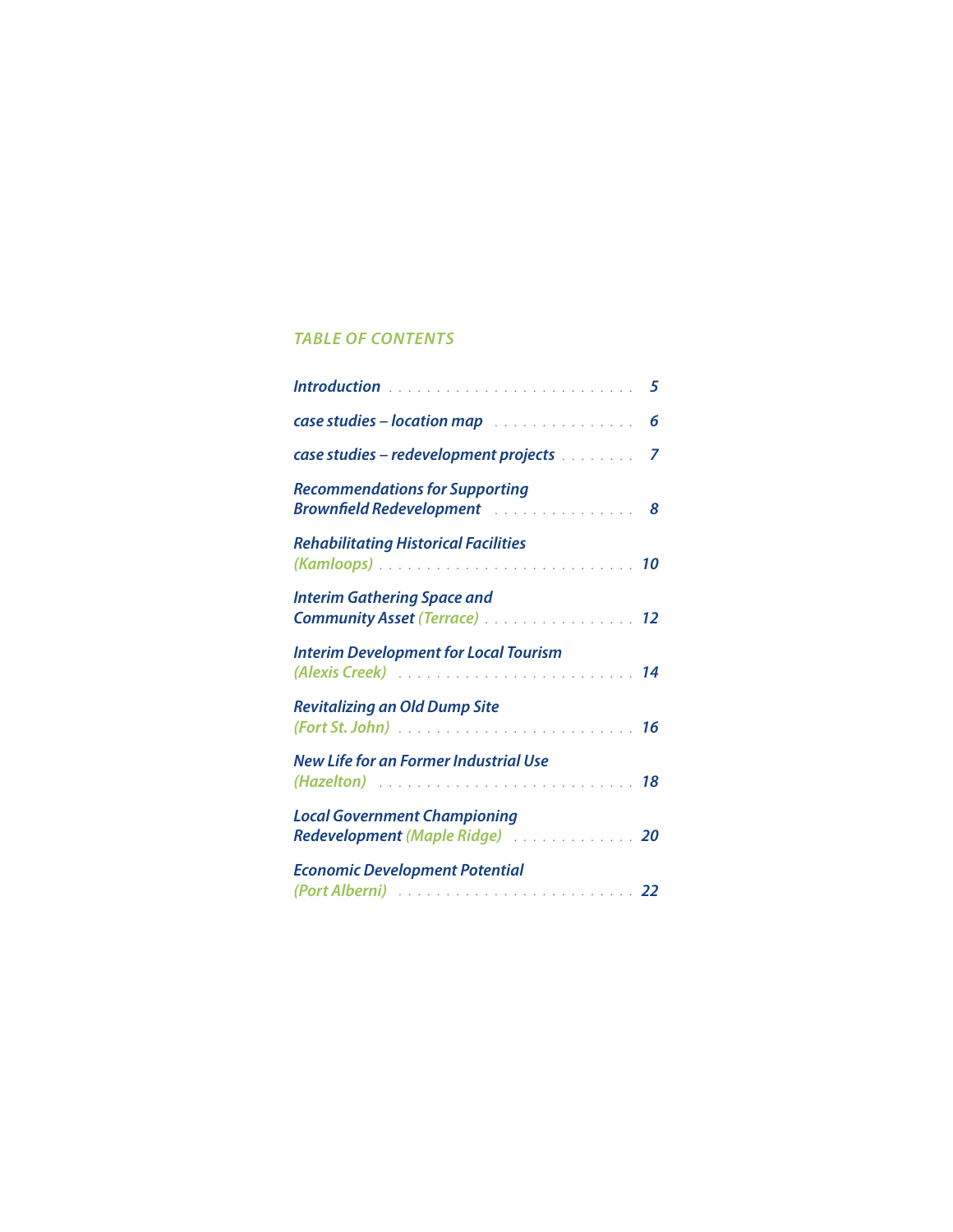# *DEFINITION*

*BROWNFIELD: An abandoned, vacant, derelict or underutilized commercial or industrial property where past actions have resulted in actual or perceived contamination and where there is an active potential for redevelopment.*

*Source: Defined by the National Round Table on the Environment and the Economy.*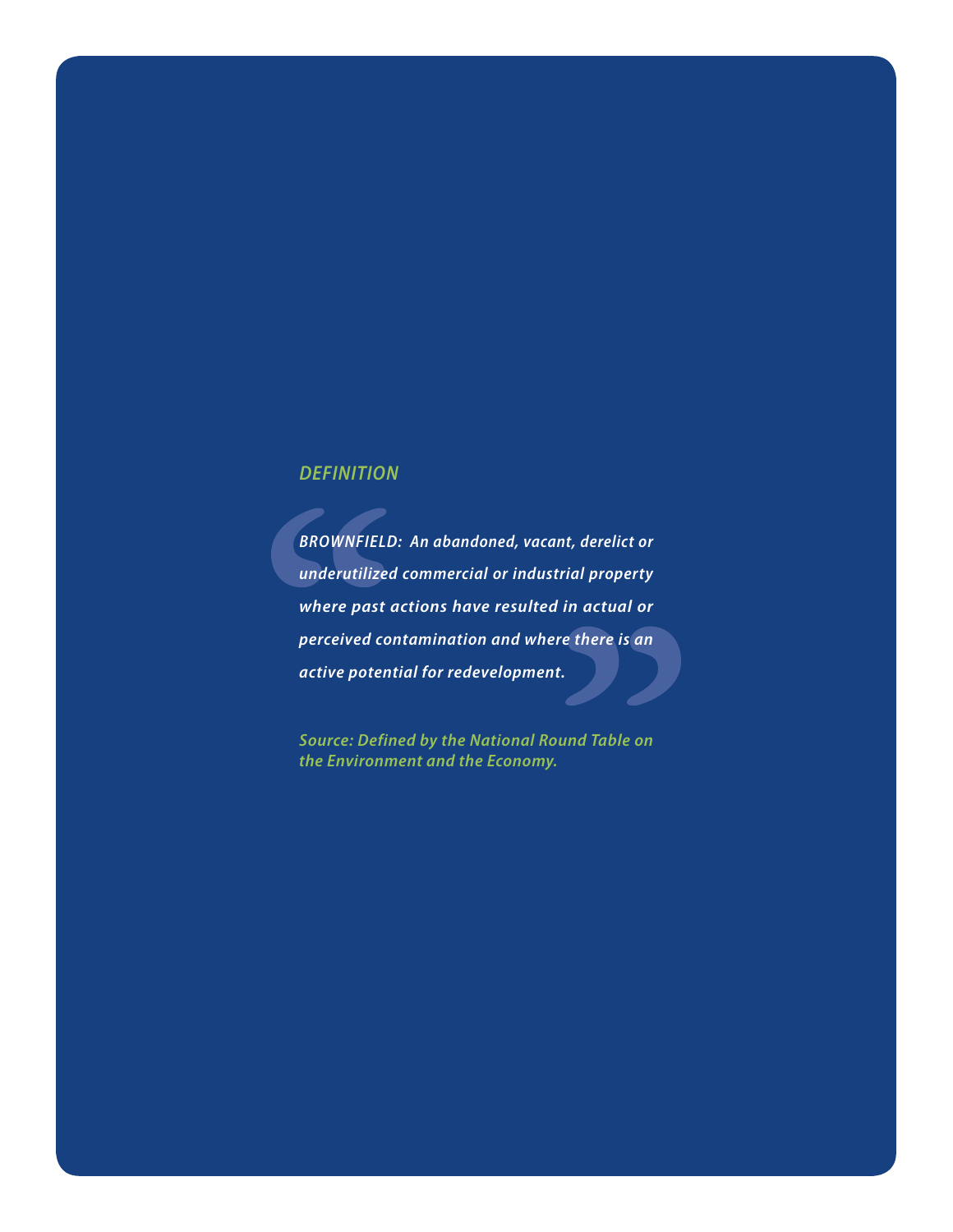# *INTRODUCTION*

Brownfield sites have been defined by the National Round Table on the Environment and the Economy as "abandoned, vacant, derelict or underutilized commercial or industrial properties where past actions have resulted in actual or perceived contamination and where there is an active potential for redevelopment." These sites can be found across British Columbia, in both urban and rural municipalities.

The impacts of these sites can be considerable within a community, ranging from the health and environmental risks of potential contaminants, to the economic and social impacts of having unused or underused properties in a community. Even one or two of these sites can have significant impacts on an area, and these impacts can increase over time.

Some brownfields present attractive opportunities for redevelopment, especially in circumstances where fair market value is higher than the cost of redeveloping a site. Regardless of how financially viable a brownfield redevelopment project is, some underlying challenges still can persist including:

- **»** Difficulties with obtaining project funding from traditional sources of capital;
- **»** Potential civil and regulatory liability for environmental contamination that may remain on the site or migrate off-site;
- **»** Community concerns and opposition that cause project delays; and
- **»** Limited information, knowledge, and capacity about brownfield redevelopment.

Local governments and community groups can take a proactive role in addressing many of these challenges and can help to promote responsible brownfield redevelopment and productive reuse of brownfield sites.

This can help to achieve a number of positive economic, environmental, and social benefits within the community, including:

- **»** Improvements in environmental quality (soil, air, and ground water);
- **»** Improvements to human health;<br>**»** Protection of groundwater resour
- **»** Protection of groundwater resources, wetlands, and wildlife habitats;
- **»** Reduction of urban sprawl;<br>**»** Reuse of using existing sew
- **»** Reuse of using existing sewer, water, and road infrastructure;
- **»** Economic growth, including the retention and creation of local jobs;
- **»** Increased property tax revenues;
- **»** Revitalization of neighbourhoods and employment areas; and
- **»** Increased opportunities for affordable housing.

In fact, community investment in transforming environmentally brownfield sites can provide substantial dividends.

A recent study of brownfield redevelopment in Canada for the National Round Table on the Environment and the Economy found that every \$1 spent in the Canadian economy on brownfield redevelopment generates approximately \$3.80 in total economic output in all industries.

The following seven case studies provide insight into how brownfield owners and community groups in British Columbia are working to reduce the barriers to brownfield redevelopment, and promote site reuses that will help to revitalize the area.

A broad range of examples are given here that highlight the role that different groups are engaging in brownfield redevelopment, and are devising creative solutions to move these sites back into productive use. The sites highlighted are at various stages of redevelopment and tell stories transferable to other brownfield redevelopment projects.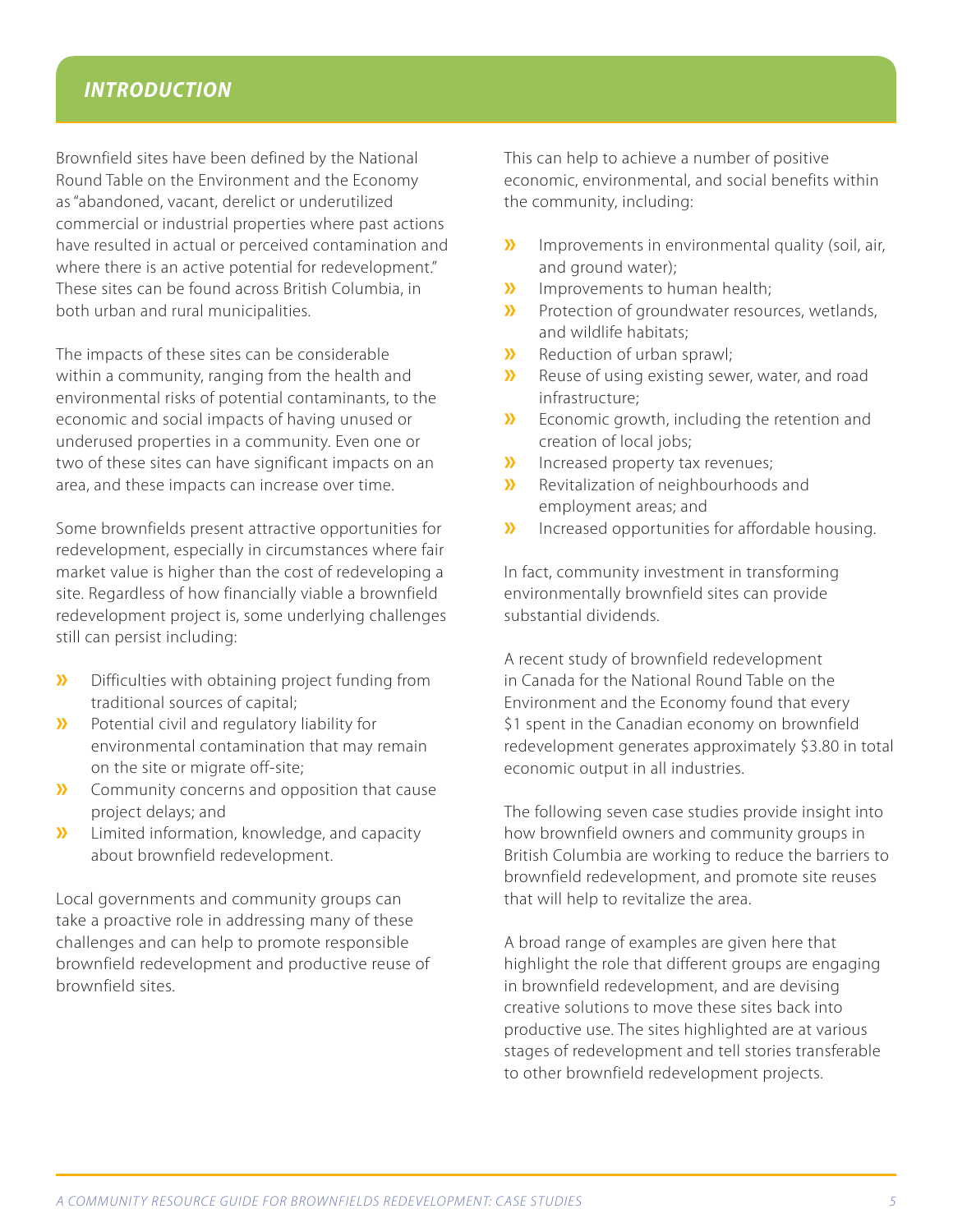# *CASE STUDIES – LOCATION MAP*

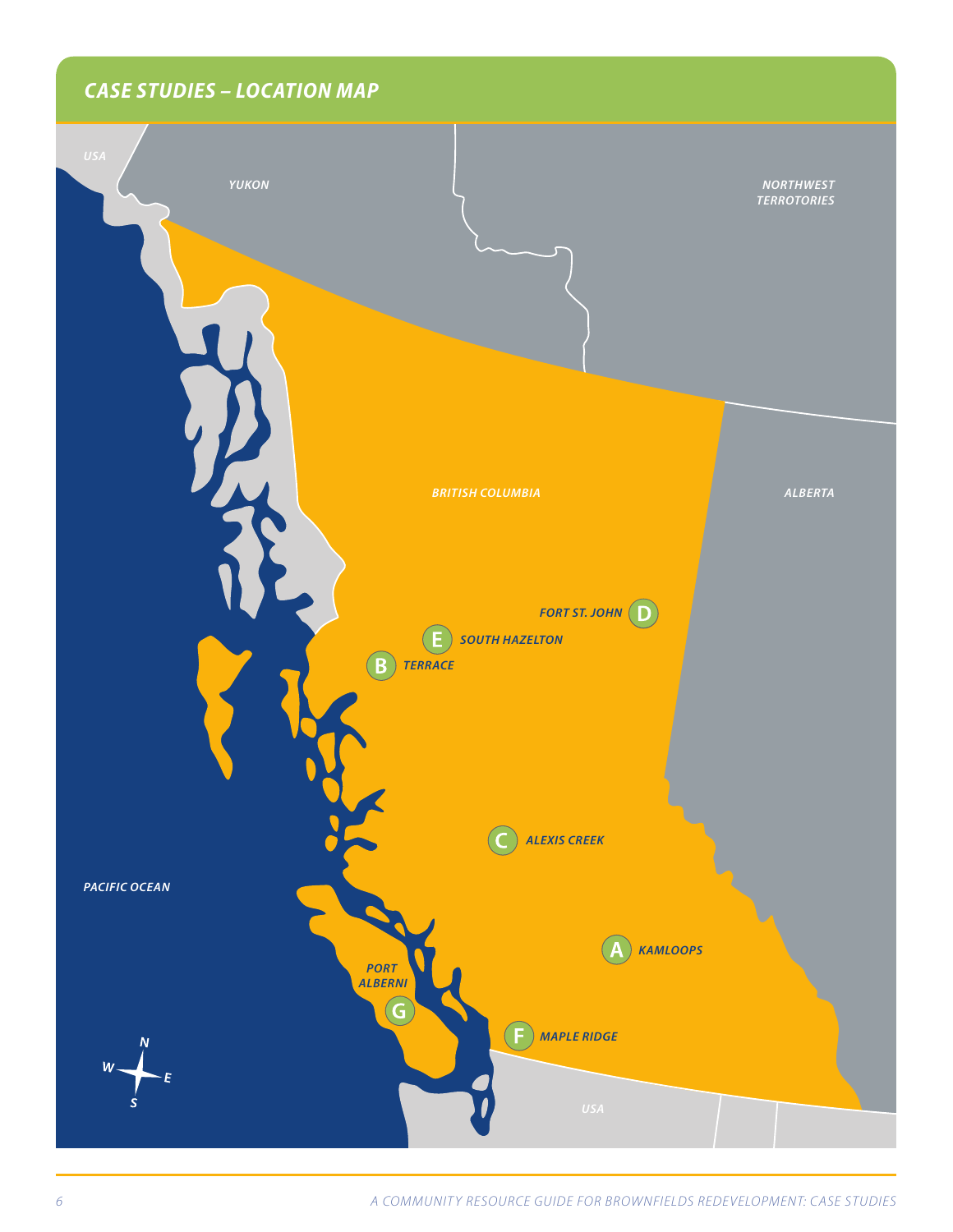# *CASE STUDIES – REDEVELOPMENT PROJECTS*



# *REHABILITATING HISTORICAL FACILITIES*

*Tranquille on the Lake – Kamloops, B.C.*

This health and wellness community is being built on the shore of Lake Kamloops, on the site of an old sanatorium and school. Coordination between the developer and the government has streamlined the permitting and cleanup processes.



# *INTERIM GATHERING SPACE AND COMMUNITY ASSET*

*Greater Terrace Beautification Society Site – Terrace, B.C.*

A former gas station site in downtown Terrace has been repurposed as an interim green space by a local community organization, working in partnership with the land owner, the local government, and the wider community. This project shows how pride of place can be important to project success.



#### *INTERIM DEVELOPMENT FOR LOCAL TOURISM*

*Chilcotin Tourism Centre – Alexis Creek, B.C.*

A local community organization worked with a petroleum company to develop a tourism centre on the site of a former gas station. This is an interim use subject to a renewable agreement, which was funded through stacking of different funding sources.



# *REVITALIZING AN OLD DUMP SITE*

*Peace Valley Lookout – Fort St. John, B.C.*

This location is a steep, challenging site known in the community as an illegal dumping site. The community has recognized the potential of this area, and is looking to clean up the area for use as a regional park.



# *NEW LIFE FOR AN FORMER INDUSTRIAL USE*

### *Kispiox Sawmill Site – South Hazelton, B.C.*

A forestry company is looking at the site of a previous sawmill as the location for a new sawmill, forest products manufacturing operation, and electricity cogeneration facility. This project will provide jobs and economic opportunities that can help to revitalize the area.



# *LOCAL GOVERNMENT CHAMPIONING REDEVELOPMENT*

*Maple Ridge Great Canadian Casino Site – Maple Ridge, B.C.*

A vacant property that may have been used for dumping has been identified for development into a local casino. This site presents challenges, but the local government has developed a strong process that provides incentives for local brownfield projects.



#### *ECONOMIC DEVELOPMENT POTENTIAL*

*Former Alberni Plywood Site – Port Alberni, B.C.*

This site was purchased by the city government in 1993, and development has been hampered by potential contamination. New plans look to redevelop the site to improve the economic base of a community going through economic transition.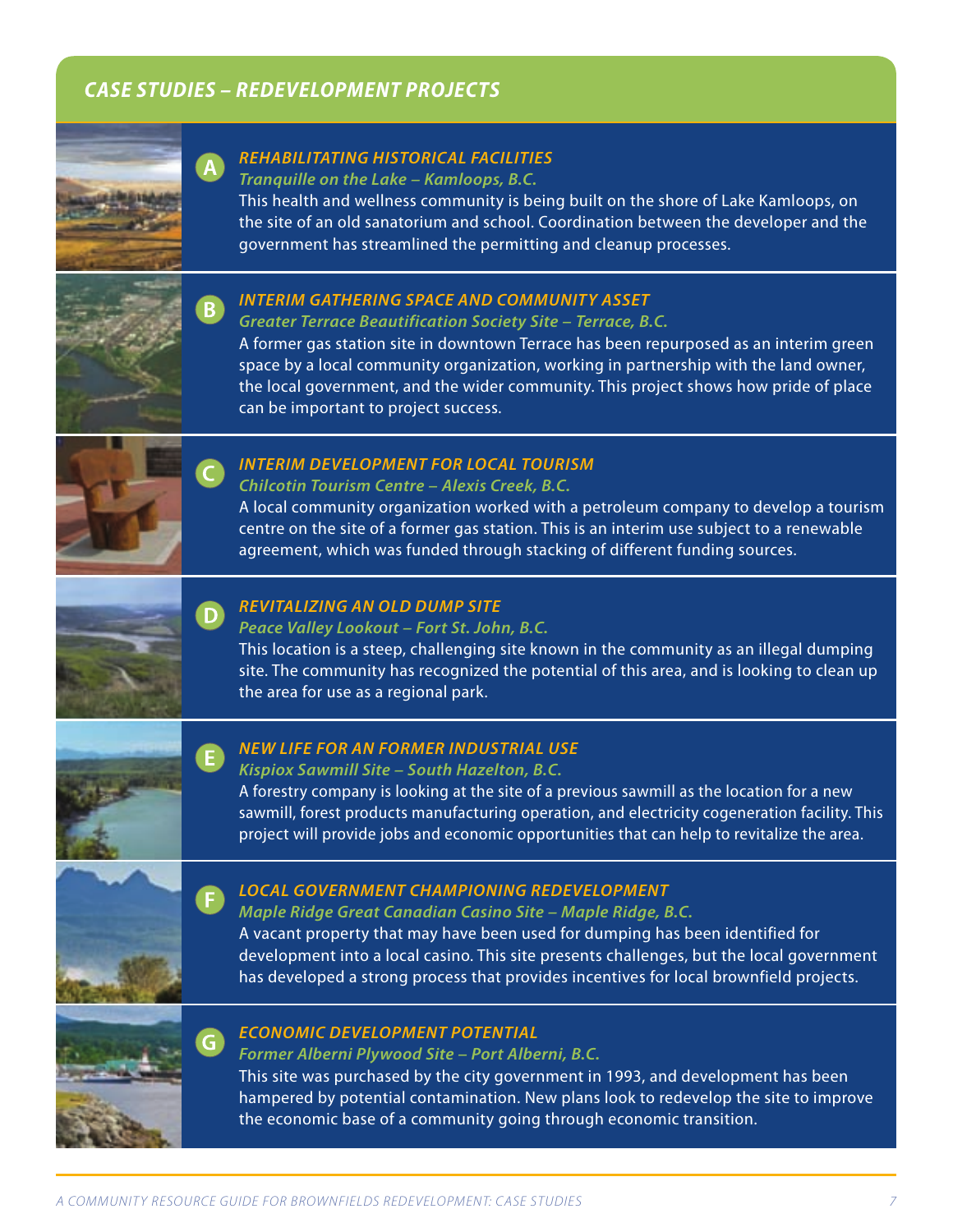# *RECOMMENDATIONS FOR SUPPORTING BROWNFIELD REDEVELOPMENT*

Five primary roles that local governments and other groups can play to support and promote brownfield redevelopment include:

- **»** *BUILDING CAPACITY.* Build the capacity within the community is an important step to promote brownfield redevelopment. This can include both internal capacity, as well as the capacity of other organizations to manage redevelopment issues. Providing educational material to interested groups, establishing staff committees to advise on brownfield issues, and developing information about brownfields within the community can all help to promote brownfield redevelopment.
- **»** *PLANNING AND SUPPORT.* Reducing the obstacles faced by interested brownfield developers can be an effective way to promote redevelopment. This can include: making improvements to the municipal planning process itself to be more supportive of brownfield projects, as well as providing financial incentives. In the case of local governments, property tax exemption programs and incentive programs can be ways to provide financial incentives to brownfield development community.
- **»** *LEADERSHIP ON MUNICIPAL BROWNFIELDS.*

Local governments and other groups can also move to take action directly on brownfield sites in the community. Local governments can act as champions and purchase key brownfield sites, and brownfield property owners can move to clean up and redevelop their properties to demonstrate leadership in the area.

**»** *MONITORING.* A successful strategy should also involve a review of the progress of programs and of brownfield redevelopment within the community. Measurements of success can include information about increases in municipal tax revenues, reductions in environmental and health threats to the community, improvements to quality of life, and other measures. This can be important to support future policy development regarding brownfield redevelopment within the community.

**»** *MARKETING AND PROMOTION.* Strategies to support and promote brownfield redevelopment can be marketed to stakeholders. This can include distributing information through publications, websites, presentations and media releases. These initiatives can provide important information about local brownfield redevelopment opportunities.

These case studies suggest some specific strategies that can be considered when working to promote brownfield redevelopment, including:

# **»** *ESTABLISHING A CLEAR VISION FOR BROWNFIELD REUSE IN THE COMMUNITY.*

Developing a clear, viable vision and strategy with stakeholders is a key step. This helps to identify potential future uses of sites, and ensures that key objectives for the project are realized. By having this vision and strategy, local governments can develop partnerships in the community, identify appropriate funding, and reinforce their commitment to redeveloping brownfields sites. Through a community brownfield plan, the City of Port Alberni has worked to identify the former Alberni Plywood Site as a focus for redevelopment, and has provided guidance for potential reuse of the site.

#### **»** *KEEPING THE COMMUNITY INFORMED.*

Developing a brownfield can be a very desirable project for the residents of a community, especially regarding key community "eyesores". Local community can be a key ingredient for success. The redevelopment process may be complex and take time; project managers should be clear about goals and expected timeframes, and provide regular updates to the community about progress on the project. For the Kispiox Sawmill site, engagements with various groups in the area have resulted in continuing support for the project.

#### **»** *PREPARING FOR BOTH THE NEAR- AND LONG-*

**TERM.** The redevelopment of a site is a challenging process, with the potential to be expensive and complex. Developing flexible longer-term strategies with multiple options can be an effective approach when approaching these sites.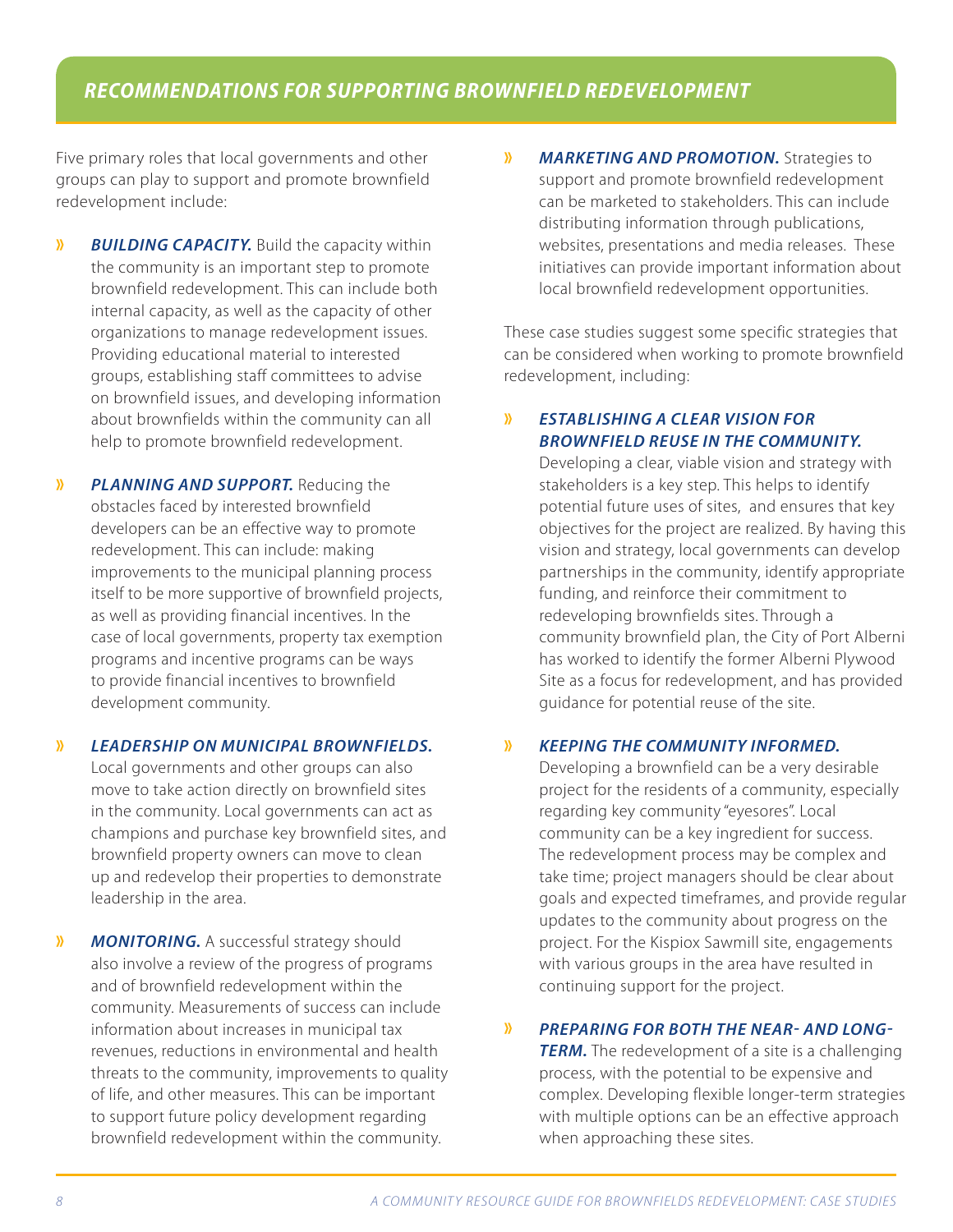# **»** *UNDERSTANDING/PROVIDING INFORMATION ABOUT THE LIABILITY AND RISK ISSUES.* The

risk of site contamination can be a big concern for landowners, causing sites to be held undeveloped indefinitely . Managing liability through insurance or indemnification that transfers risk can be a great incentive to promote redevelopment by providing a level of certainty. For both the Greater Terrace Beautification Society Site and the Chilcotin Tourism Centre, interim uses were allowed through a license of occupation that considered the potential for liability and future remediation requirements.

**»** *SEEKING PARTNERSHIPS WITH OTHER GROUPS WHERE POSSIBLE.* Creative partnerships are another important aspect of addressing obstacles surrounding a brownfield site. Partnerships often open doors to unique solutions as well as sharing the risks and rewards of a project. Furthermore, engagement with community groups can demonstrate strong local support to potential funding bodies. Developers that work with local governments often have access to additional resources including broader funding opportunities and volunteer resources from community groups to help create a new public amenities such as community gardens and pocket parks.

# **»** *CONSIDERING MULTIPLE SOURCES OF FUNDING TO MAKE PROJECTS VIABLE.* Sole

funding programs may not meet the financial need for a brownfield project. Other funding organizations can also contribute funds to make up this gap. Applying for multiple sources of funding can provide an opportunity to stack the funding and help to meet the needs of a project. Awards of funding can also show other potential funders that a project has been recognized for its benefits, which can aid the application process. This can be seen with the Chilcotin Tourism Centre, where different sources of funding were used to support multiple stages of the project.

# **»** *PROMOTING INTERIM USES FOR A SITE BEFORE*

*A PERMANENT USE.* Interim uses can provide a development resolution for challenging sites. A vacant gas station in an area of low property values can be transformed into a temporary use that can benefit the community, like a green space or a local visitor centre.

This is especially important for sites where the landowner may need to do additional investigation or remediation in the future when these sites may become attractive for redevelopment. The Chilcotin Tourism Centre and the Greater Terrace Beautification Site both provide strong examples of interim uses of brownfield sites that provide strong benefits to the community, but do not prevent the site from being redeveloped in the future.

#### **»** *PROVIDING NON-MONETARY INCENTIVES THAT CAN CATALYZE REDEVELOPMENT.* Even

for communities without the necessary resources to provide significant financial incentives for development, other incentives may be effective, and in fact, quite desirable to developers. Streamlining the permitting process, developing flexible processes for fulfilling land-use requirements, and promoting the project to the public can provide attractive benefits to developers looking to get involved in brownfield redevelopment. For the Great Canadian Casino project in Maple Ridge, a flexible, responsive local government that worked to expedite permitting and provide other support helped to reduce or eliminate many of the obstacles faced by brownfield projects.

# **»** *WORKING CLOSELY WITH REGULATORY AGENCIES TO ADDRESS QUESTIONS AND DEVELOP NEW APPROACHES WHEN NEEDED.*

Innovative concepts and techniques that could be used in the process may help to reduce costs and provide better results for managing environmental issues on a brownfield sites. Innovation should be explored with regulators. In the case of Tranquille on the Lake, the developer worked with municipal and provincial agencies to ensure that the redevelopment process under new regulations was clearly understood and followed.

Communities throughout B.C. and Canada are beginning to share their successes and approaches to assessing, remediating, and reusing these properties. A broad range of redevelopment options have been successful over the past few decades. Urban and rural brownfields have been reused as parks, retail shops, small businesses, schools, condominiums, community gardens. While redevelopment costs and potential uses vary significantly based on property size and the local real estate market, it is strongly believed that properties can be redeveloped regardless of their location.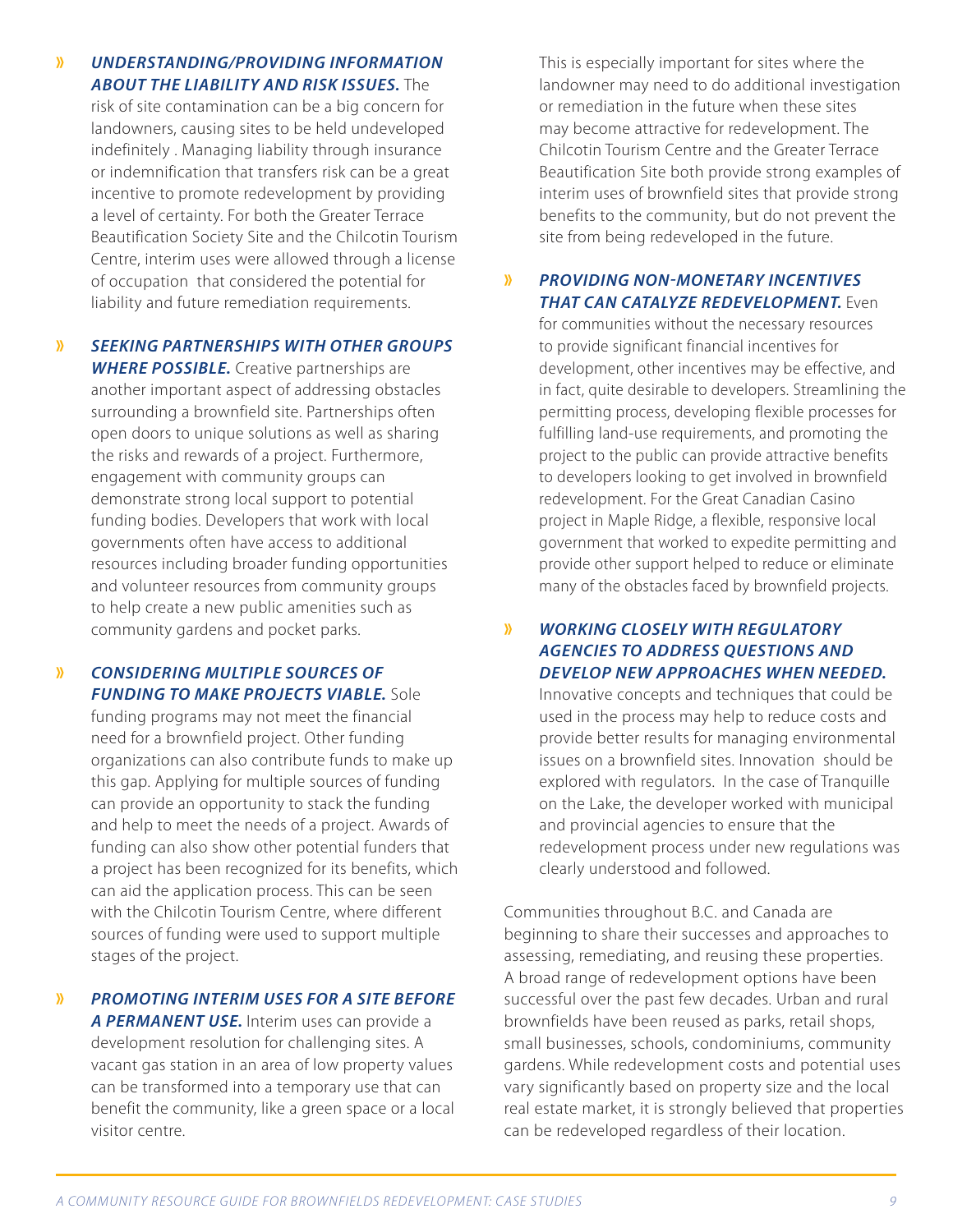# *REHABILITATING HISTORICAL FACILITIES*



# *TRANQUILLE ON THE LAKE KAMLOOPS, B.C.*

**Project Lead:** Tranquille Limited Partnership (TLP) **Former Uses:** Ranch, Sanatorium, Boarding/ Training School **Project Status:** Site Assessment and Planning

#### *INTRODUCTION*

Responsive and cost-effective remediation projects on hundreds of underutilized industrial, agricultural and commercial properties across North America have resulted in beneficial new end-uses for communities.

With the development of a clear vision, strong objectives, partnerships, and innovative planning, many groups are able to address the challenges of remediating these sites to increase local tourism opportunities and enhance community amenities. One example is illustrated by the Tranquille on The Lake Redevelopment Project, located in the northern limits of the City of Kamloops, which is working to convert a former institutional site into a health and wellness community that will accommodate up to 4,000 people. The 190 hectare (ha) site is bordered to the north by the Lac du Bois Grassland Park, to the west by the Tranquille Ecological Habitat Reserve, to the east by a bird sanctuary, and the south by Kamloops Lake. This site is optimally located to integrate development with these adjacent resources, as well as an urban farm and waterfront amenities planned for the development.

#### *SITE*

A tuberculosis sanatorium was built on this site, which operated from 1909 and 1958. In 1959, this facility was converted into a training and residential institute for the mentally challenged, and continued to be supported by farming and agricultural operations on and around the site. The Province began actively marketing the site when the facility ceased to operate in 1985, and the Tranquille Limited Partnership (TLP) purchased a controlling interest in the land in 2005.

#### *PROJECT VISION AND CONCEPT*

The vision of this project is to use local ecological and agricultural resources and heritage to support a sustainable, affordable lakeshore community with a minimal environmental footprint.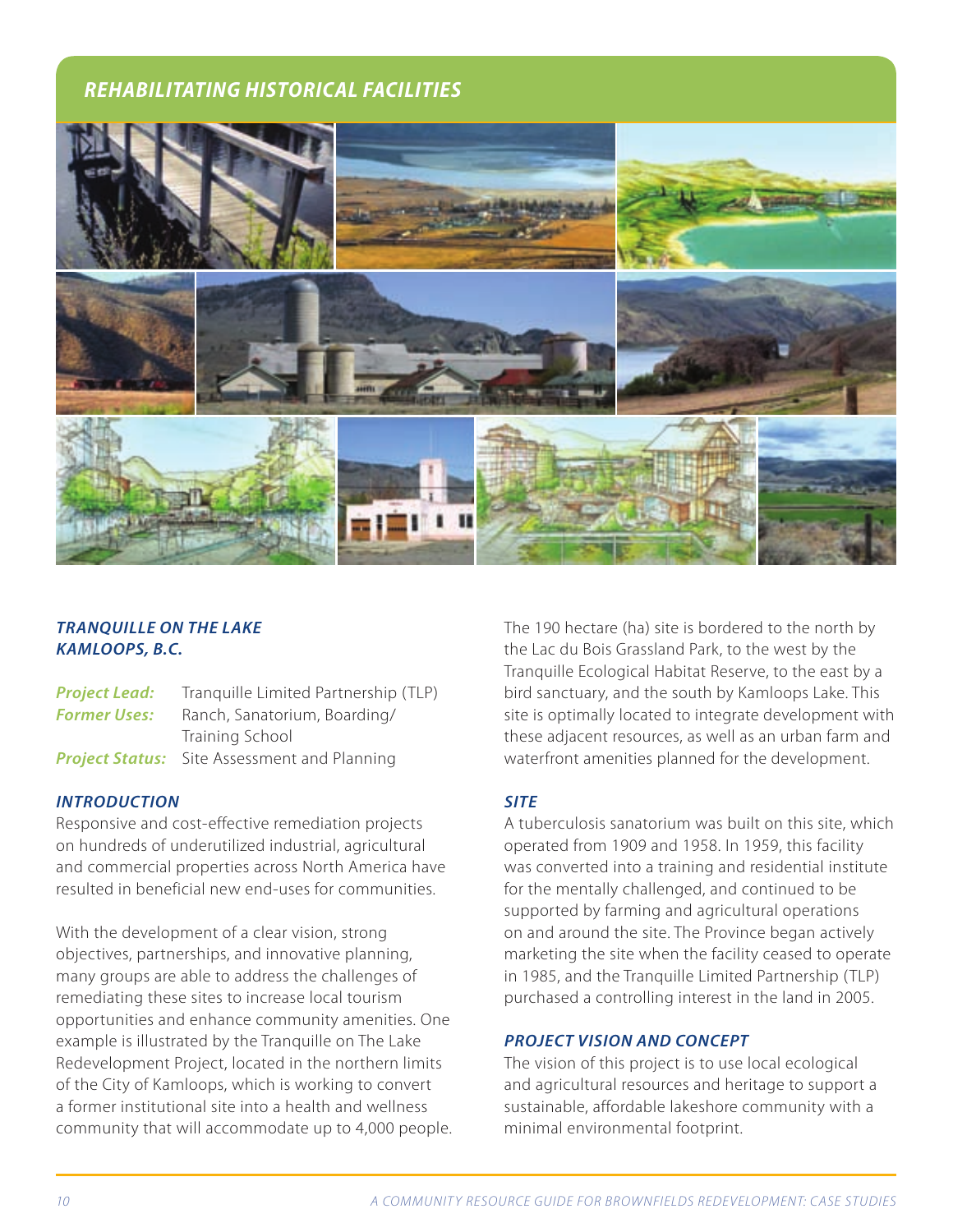The concept for the redevelopment is a residential community based on health and wellness, which will accommodate about 2,000 housing units for approximately 5,000 residents. More than 70% of the development is designated as multifamily housing, with a mix of unit pricing and layouts to attract both young families and seniors. The plans also include the development of the waterfront for public access and the reestablishment of the former agricultural areas (120 ha portion) of the site.

The project is estimated to be completed by 2015. Work is currently being completed on site assessments and planning, with some remediation being undertaken, including the demolition of many of the buildings and removal of aged infrastructure.

#### *CHALLENGES*

The site includes approximately 60 buildings in various stages of disrepair. The buildings were constructed at a time when asbestos, lead-based paints, and PCBs were standard construction and operational materials. The handling and disposal of these materials is very costly. Other environmental issues at the site include the former sewage lagoon which contains materials with elevate metals concentrations.

The existing utility infrastructure (including power, water, sanitary) was deemed unserviceable. The site had been incorporated into the Agricultural Land Reserve; this initially posed a conflict with residential development on-site, but this matter was resolved.

The 120 ha farm has not been cultivated since 1991; the fields are currently weed covered to such an extent that local farmers would not consider leasing the land.

#### *IMPLEMENTATION*

The Tranquille Limited Partnership (TLP) learned to ensure that comprehensive research and review was conducted every issue associated with the site. A clear level of understanding on legislative, environmental, and financial liabilities was necessary to enable the appropriate risk management of the project.

TLP learned to ask questions and to get several opinions on each task during this project. Early in the process, they relied completely on private sector companies for technical advice.

Now, however, the TLP team is trained in the various aspects of remediation, and often hires an independent expert to oversee the work and provide recommendations. They feel that they have saved thousands of dollars in disposal fees by being able to investigate different options more in-depth.

Uncertainty about cleanup requirements and documentation could lead to project delays. In this process, the developer learned to clarify these requirements and to communicate directly and proactively with any regulatory body if there were any questions. For example, the developer noted that the Ministry of Environment's (MOE) new legislation has created greater flexibility in the procedures to obtain a Certificate of Compliance (CoC). The City of Kamloops was uncertain about the application of the new procedures and required clarification on these rules. TLP met with both the MOE and the City of Kamloops to resolve the questions and concerns in a timely manner. This ensured that all requirements were known up front, meaning that additional work would not need to be undertaken.

The developer found that regulators in the province can be willing to explore new concepts and solutions that may address the need for cleanup at a lower cost. This has the potential to reduce costs while providing the expected level of environmental quality.

# *BUDGET*

- **»** Brownfield project completion is estimated to be in 2015 with build out of the project is estimated to be in 2030.
- **»** Demolition/Remediation estimates of \$4.5 – \$7 million have been obtained.
- **»** There's no final figure developed yet for full build out.

#### *SOURCES OF OUTSIDE SUPPORT*

Two separate grants of \$93,000 and \$44,000 were received from the Brownfield Renewal Funding Program. These grants were used for environmental investigative work.

# *FOR FURTHER INFORMATION CONTACT:*

Tim Mcleod Tranquille Limited Partnership *twmcleod@shaw.ca*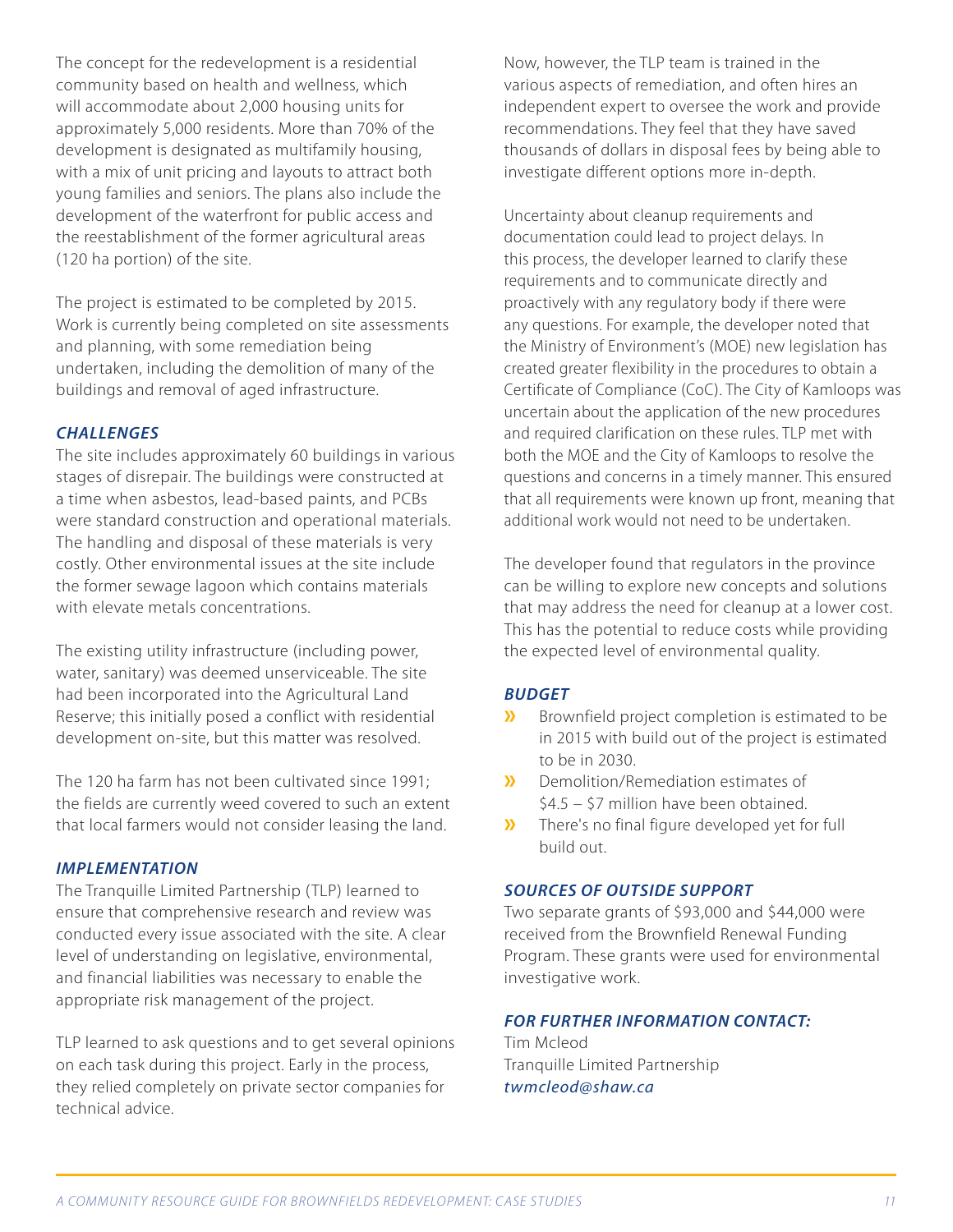# *INTERIM GATHERING SPACE AND COMMUNITY ASSET*



# *GREATER TERRACE BEAUTIFICATION SOCIETY SITE TERRACE, B.C.*

**Project Lead:** Greater Terrace Beautification Society **Former Uses:** Gas Station *Project Status:* Redevelopment

# *INTRODUCTION*

One common challenge for communities is with vacant gas stations, many of which occupy smaller parcels of land distributed along major roadways and intersections in neighbourhoods. These brownfield sites can be transformed into interim neighbourhood amenities, including "pocket" parks (small parks on small parcels) and "brightfields" (a temporary or permanent installation of solar panels). These interim uses of brownfields can provide short-term benefits to communities and manage the transition to more long-term solutions. More permanent solutions such as cafés or galleries are also possible.

In all cases communities have learned that successful interim and permanent redevelopment of these kinds of properties requires:

- **»** Engagement of the community to explore a property's reuse potential;
- **»** A clear understanding and applying available financial and technical assistance resources;
- **»** Strong partnerships among all stakeholders and regulatory agencies throughout the entire life of a project; and
- **»** Identification of approaches to reduce costs, increase the value of properties, and be better stewards of the environment.

One example of an interim use on a former gas station site is found in Terrace, B.C. For this project, a local group of volunteers identified an opportunity to rehabilitate a former gas station located in downtown Terrace to beautify the downtown.

# *SITE*

The property is about 0.12 hectares in area (4 city lots). The site was originally developed as a gas station in the 1940s, which continued to operate until 1998. The gas station was then demolished, the gasoline storage tanks removed, and a temporary fence was placed around the site.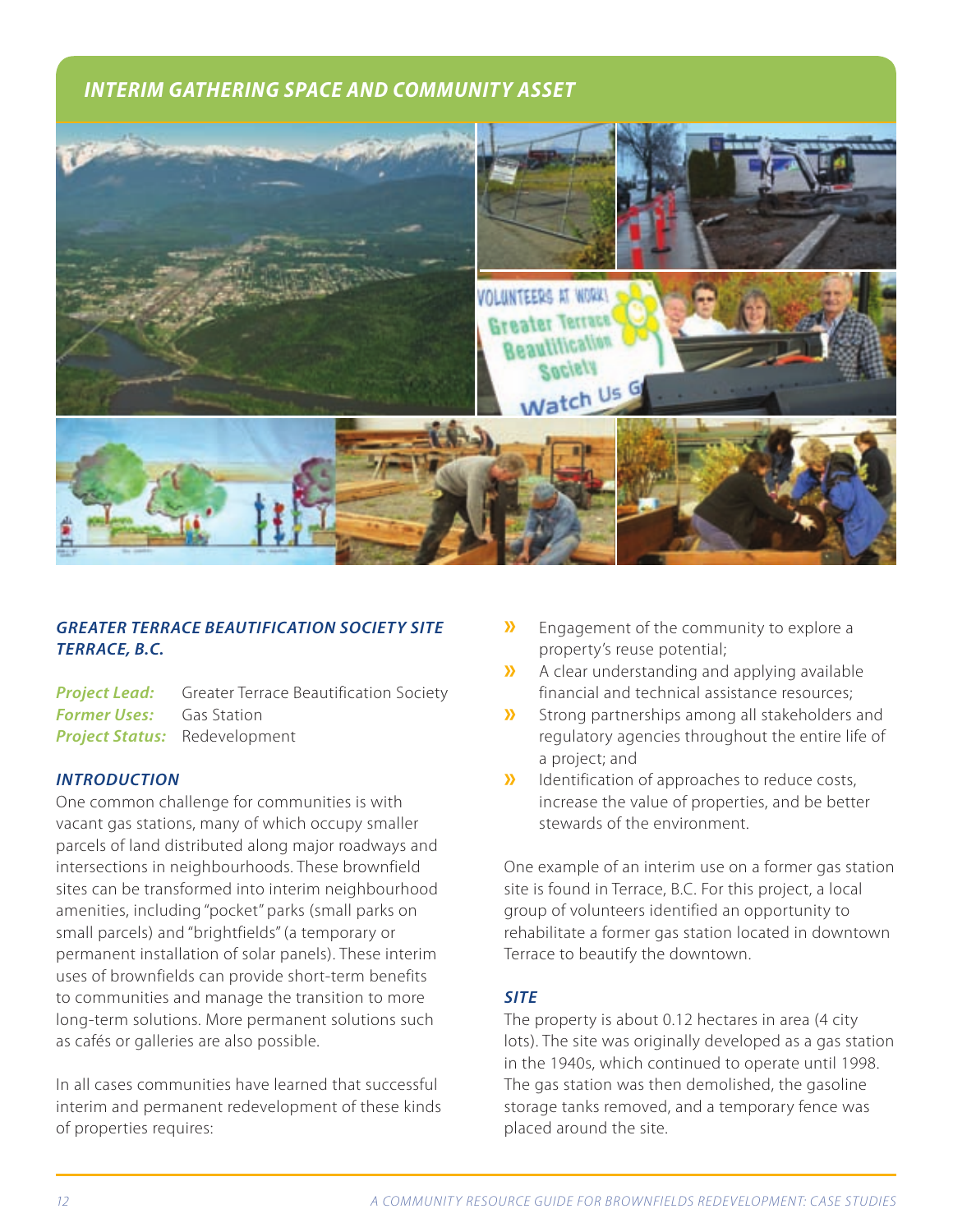The owner managed the site and paid for maintenance several times a year. However, litter routinely became caught in the fence and accumulated on the site, and over time the location became an eyesore to the community.

#### *PROJECT VISION AND CONCEPT*

The Greater Terrace Beautification Society is committed to a long-term beautification program for their community. The vision for the former gas station site was the development of an Interim Community Green Space. For this project, the group is working to put the site back into use as an interim urban plaza. This site will have an information kiosk for tourists, rain sculptures, planters with native species, and potential exhibition space for local artists.

#### *CHALLENGES*

In 2003, local business owners asked the City of Terrace to lease, clean up, and reuse the property for community uses. The owner was open to this approach, but suggested that the City should forgive the property taxes and undertake all project costs. Given budget limitations, the City was not able to agree to this. However, through negotiations with the Greater Terrace Beautification Society six years later, the owners agreed to interim uses on the site.

With these agreements in place, The Greater Terrace Beautification Society was given permission to develop the site under a license for use with the owner, under the condition that none of the development features be permanent. All materials on the site were required to be easily removed in case further site remediation was required or if the property is sold. This allowed the group to develop an interim use, and the owners were able to hold the property until a more permanent opportunity arose.

#### *APPROACHES AND IMPLEMENTATION*

The Greater Terrace Beautification Society has almost completed the installation of planters, pavers and benches on the site. As of March 2011, the project is about 50% complete completion of the project is anticipated for September 2011. The City, the Greater Terrace Beautification Society, and the owner were able to complete this program through open communication and a flexible attitude. As obstacles arose in the process, alternatives were openly proposed and considered.

The Society worked with the site owner to provide a license for the reuse of the site. This 25-person volunteer organization also completed all the site work, organized fundraisers, and approached local businesses for contributions to the project.

The City of Terrace was motivated to help the local business community manage the issue with the vacant gas station. However, the only legal footing was a Nuisance By-Law, whereby the City could contact the land owner and require litter to be removed. The City has several more sites such as this, but not all landowners are as willing or able to assist in the redevelopment as the owner of this property has done.

Updates on the project status and the site's specific requirements have resulted in community support as local residents and businesses have often chosen to give in-kind contributions to help. The Greater Terrace Beautification Society found that people often want to help, but without providing them with specific tasks or objectives, these opportunities can be missed.

# *BUDGET*

- **»** Amount spent to date: about \$25,000.
- **»** Total estimated budget: \$65,000.

#### *SOURCES OF OUTSIDE SUPPORT*

- **»** The Greater Terrace Beautification Society has raised approximately \$20,000 for this project from the community.
- **»** The site was also awarded a \$10,000 Wal-Mart Evergreen Fund grant.
- **»** Two significant contributions in the amounts of \$7,000 and \$25,000 have come from individual Terrace residents.
- **»** In-kind support from the City of Terrace.

# *FOR FURTHER INFORMATION CONTACT:*

David Block, City Planner City of Terrace *dblock@terrace.ca*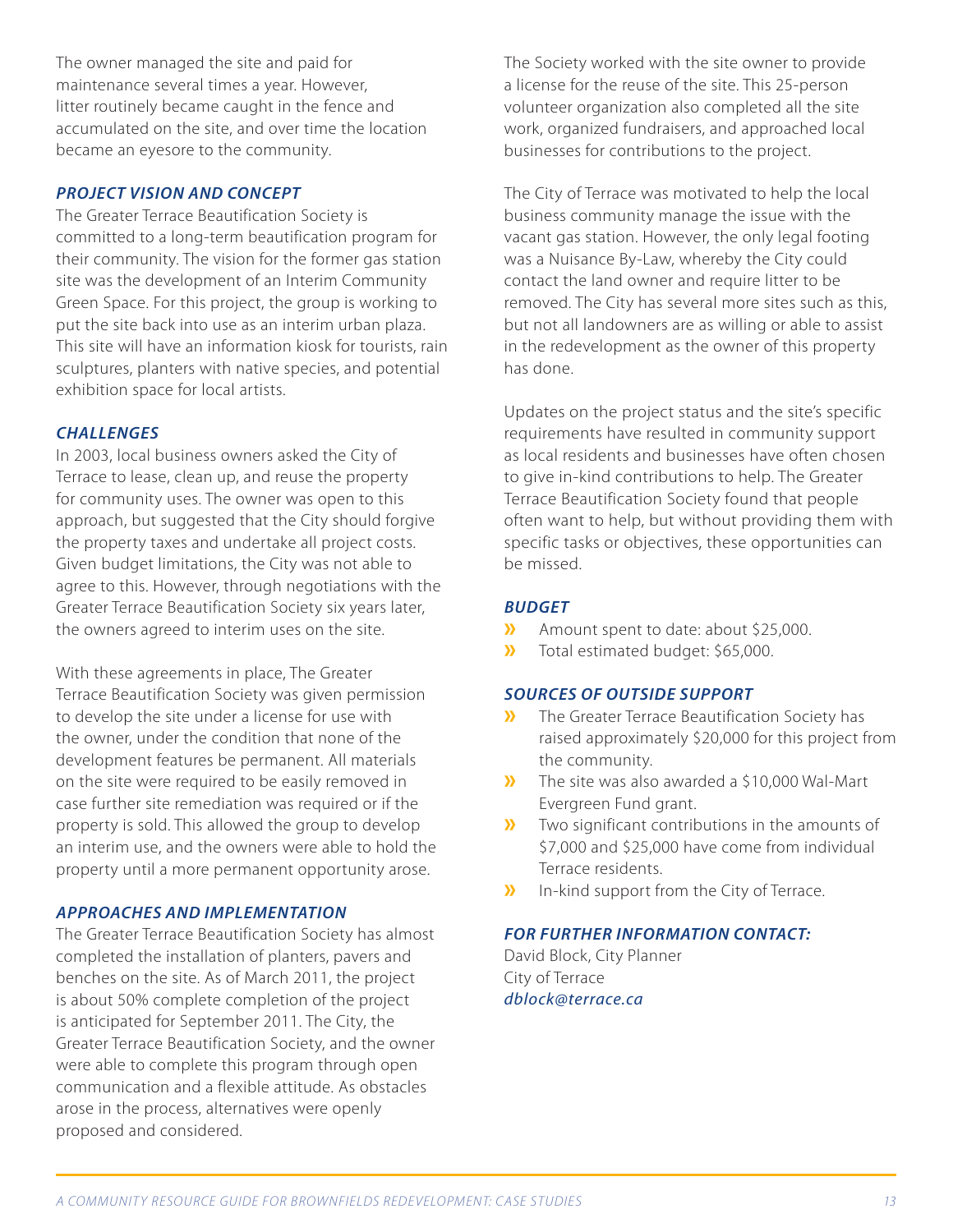# *INTERIM DEVELOPMENT FOR LOCAL TOURISM*



# *CHILCOTIN TOURISM CENTRE ALEXIS CREEK, B.C.*

|                                  | <b>Project Lead:</b> Alexis Creek Revitalization |
|----------------------------------|--------------------------------------------------|
|                                  | Committee (ACRC)                                 |
| <b>Former Uses:</b> Gas Station  |                                                  |
| <b>Project Status: Completed</b> |                                                  |

#### *INTRODUCTION*

Brownfield projects located in more remote areas can often pose a significant challenge for stakeholders and municipalities who are interested in rehabilitating these sites. Many community redevelopment plans include goals and objectives that are supportive of local and regional Tourism activities. Tourism is a key component to economic growth within municipalities in B.C. and therefore is a key driver in developing rehabilitation strategies for vacant and underutilized sites such as gas stations, and former small manufacturing and processing facilities found throughout parts of B.C. The Chilcotin Tourism Centre in Alexis Creek, B.C., provides an example of how a community group was able to develop an interim use for a former gas station site to promote local tourism.

# *SITE*

This site is the location of a former gas station. The buildings on this site have been demolished, the gasoline storage tanks have been removed, and a temporary fence has been placed around the site. The property management company has cared for the site, paying for maintenance several times a year. Over time, however, weeds accumulated on the site and the location became an eyesore to the local residents.

#### *PROJECT VISION AND CONCEPT*

After addressing the challenges faces in the development of the project, the Alexis Creek Revitalization Committee completed the construction of visitor centre, rest area, and washrooms on the former gas station site.

Site work was started in the spring of 2009 with completion in May 2010. The visitor centre promotes local and regional tourist amenities and provides an opportunity for visitors to appreciate the historical importance of the area in the growth of the Chilcotin Region.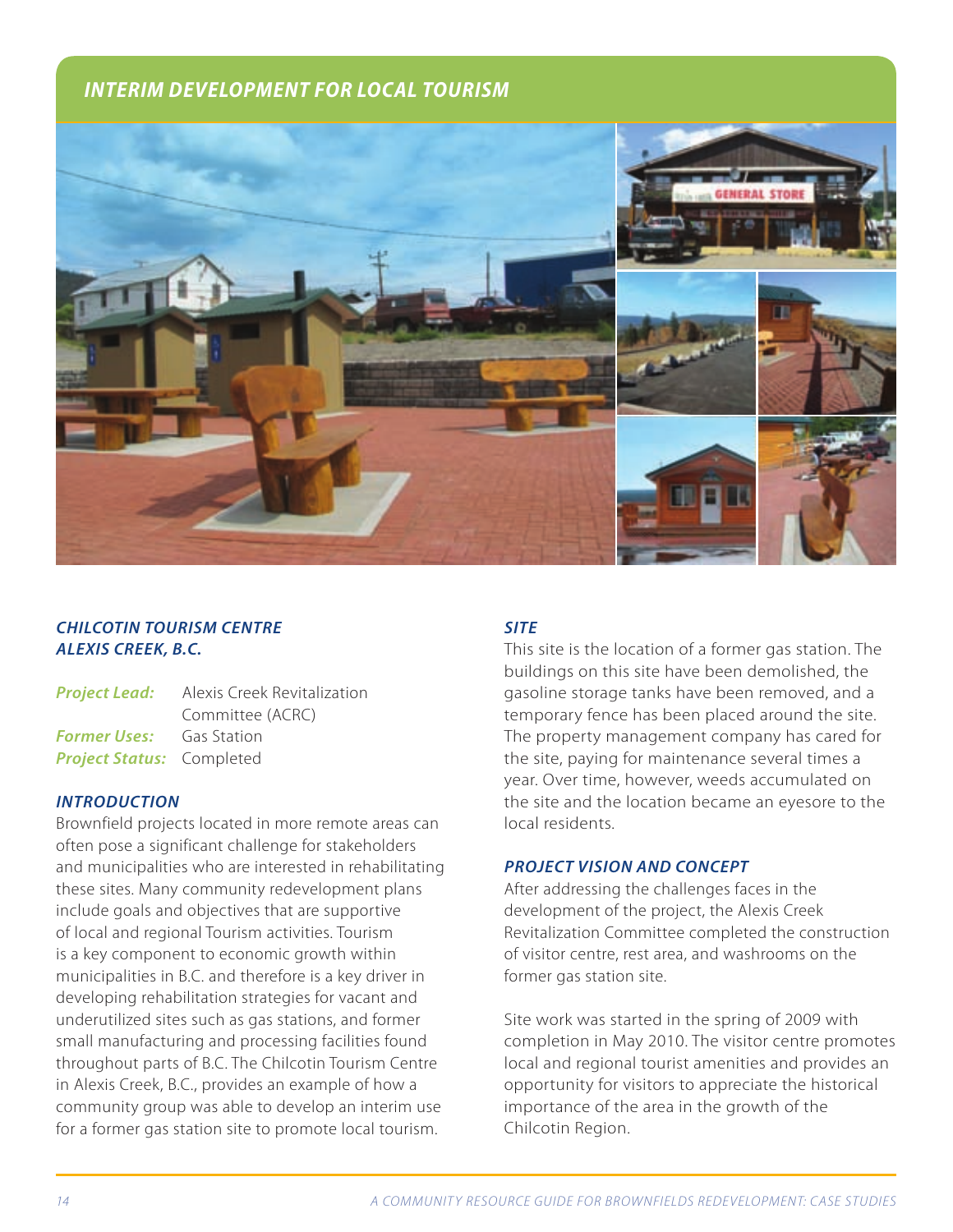### *CHALLENGES*

Petroleum brownfield projects can benefit from an innovative and well-organized administrative process. Combined with a strong vision of the intended reuse, communities can meet the challenges of interim and permanent redevelopment by ensuring that that the property reuse is consistent with environmental and cleanup requirements. Communities are encouraged to work with their local, provincial, and federal regulatory partners. Local and regional outreach and collaboration can build support for a project and provide an forum for ideas that can lead to new insights or designs that best suit local conditions and policies.

In the case of the Alexis Creek property, it was understood that the site had some residual contamination, which concerned some of the parties involved in the development project. The owner had environmental consultants present the results of their investigations and health risk assessments, and they reassured stakeholders that the site posed no environmental concern for its intended use.

Another key challenge was the allocation of risk and insurance necessary to indemnify the property owners from future contamination caused by the interim occupant of the site. For the site to be licensed to the Alexis Creek Revitalization Committee, the owners required insurance and indemnification from any contamination caused by the licensor.

The use of this site was through a three-year License of Occupation, which is renewable. A requirement of this license is that all site facilities must be able to be moved within 30 days of notification, in the case that the landowner needs access to the site. This limited the types of improvements that can be constructed on the site.

#### *IMPLEMENTATION*

Implementation of the project required a longterm view and continued engagement with the community and stakeholders, as well applying for funding from as many sources as possible. In some cases, funding agencies appreciate that their small grant may allow a community to build up to apply for another grant and leverage their initial investment.

A consistent theme of implementing this project was the importance of education and an understanding of the law and regulations. The success of the project was due in no small part to the members of the ACRC, who educated themselves about the law and the site, and applied that knowledge to solve potential "showstoppers" related to regulatory requirements.

#### *BUDGET*

**»** Overall budget: about \$320,000.

#### *SOURCES OF OUTSIDE SUPPORT*

- **»** A grant of \$40,000 was received from the Northern Development Initiative Trust.
- **»** A grant from the Regional District for Community Tourism projects in the amount of \$20,000 was also received.
- **»** A grant of \$257,568 was received from Western Economic Diversification Canada (WED) under the Community Diversification Initiative, which was a component of the federal Mountain Pine Beetle Program.

#### *FOR FURTHER INFORMATION CONTACT:*

Richard Mumford Alexis Creek Revitalization Committee *rickmumford@xplornet.com*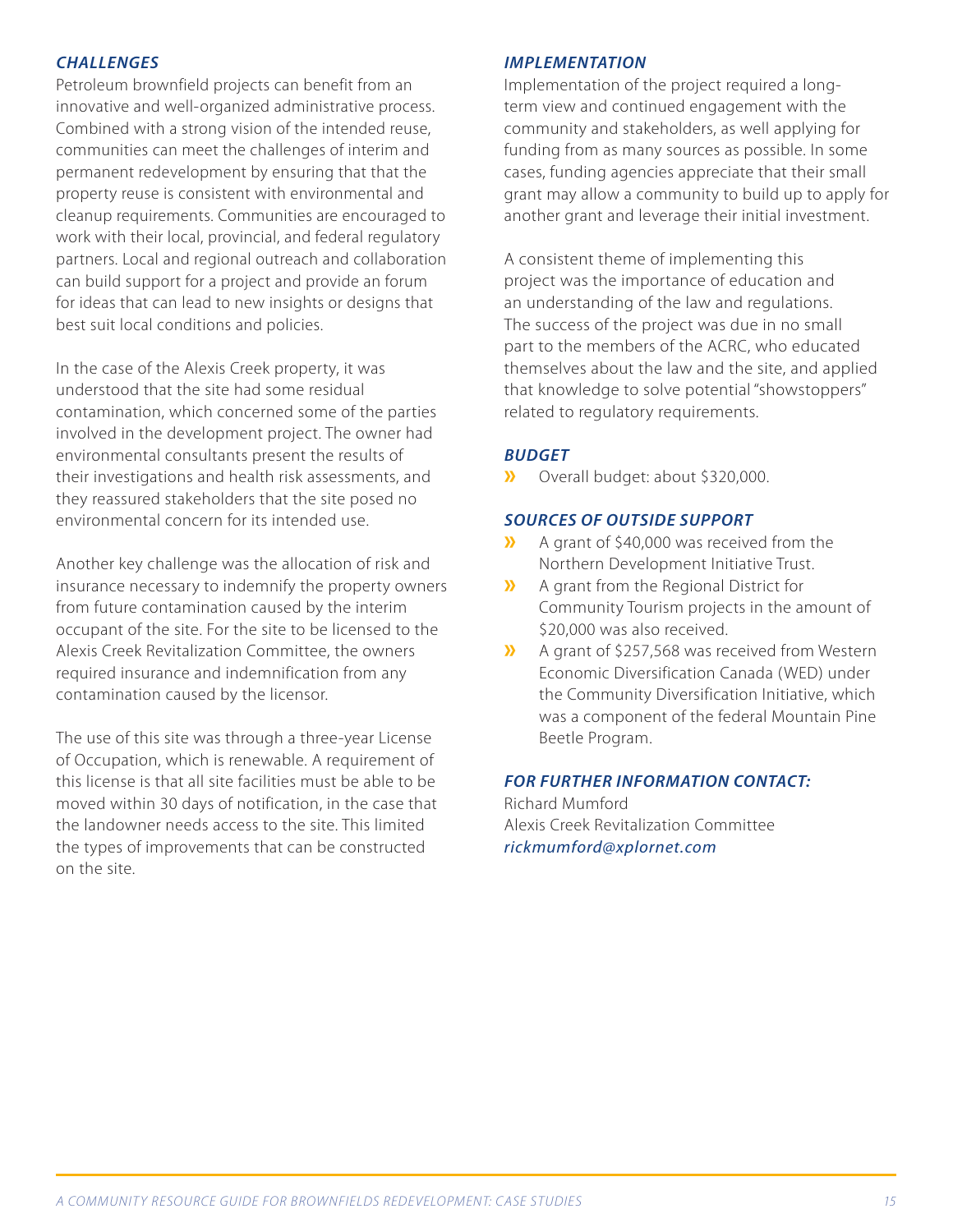# *REVITALIZING AN OLD DUMP SITE*



# *PEACE VALLEY LOOKOUT FORT ST. JOHN, B.C.*

**Project Lead:** Peace River Regional District **Former Uses:** Unused (Old Dumping Site) **Project Status:** Site Assessment and Planning

#### *INTRODUCTION*

Official Community Plans often hold provisions for temporary uses and redevelopment of unused land within the boundaries of the community to encourage future development potential and generate additional economic benefits to the community.

 Lands that have been used for illegal dumping offer a particular challenge to communities due to the unknown contamination and materials left on the site, and the cost and logistics of clean up and removal.

An example of this is a project implemented by the Peace River Regional District, where the Peace Valley Lookout is a well-known vantage point providing stunning views of the Peace River Valley.

Upon completion of the environmental and geotechnical investigations the Peace River Regional District's Board of Directors will make a final determination on the feasibility of moving forward to remediate the site and start construction to transform it into a regional park.

#### *SITE*

The site, located 3 km south of Fort St. John overlooking the Peace River Valley, is generally flat, but drops sharply to the base of the Peace River Channel. The site has historically posed a safety hazard due to its sharp vertical drop. Illegal dumping has been ongoing, which has degraded the natural beauty and aesthetics of this area. Household garbage as well as several cars and large household appliances are often tipped over the edge of the valley.

# *PROJECT VISION AND CONCEPT*

The redevelopment of the site as a Regional Park include plans for public washrooms, interpretive signs, a viewing deck, and paved parking areas, designed to take advantage of the natural beauty of the area.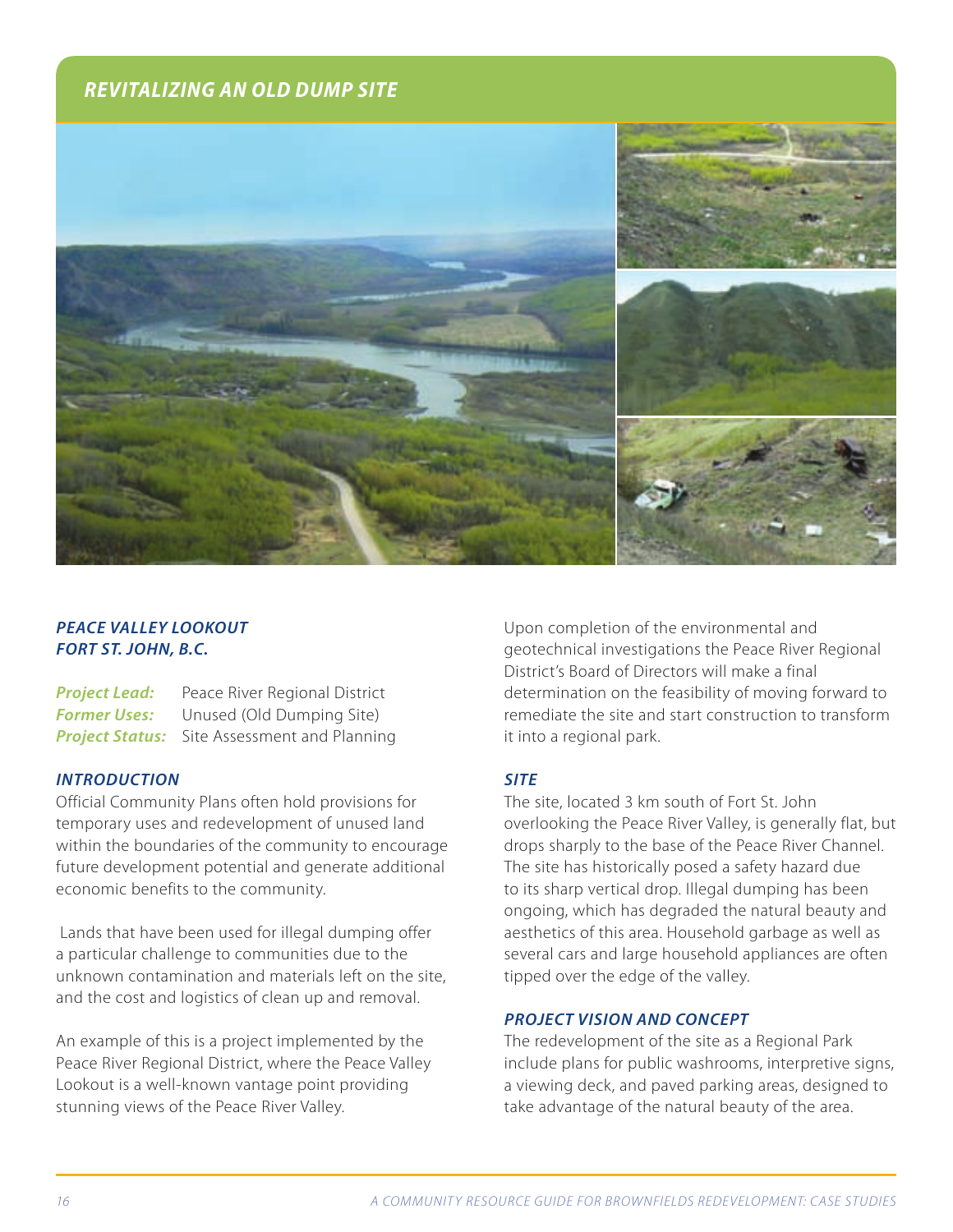## *CHALLENGES*

This project posed several challenges for the District. The steep slope required a geotechnical evaluation to determine bank stability and ultimately the accessibility of the proposed lookout. Site cleanup and removal costs are also a concern due to the inaccessibility of the site. The costs to remove debris and remediate the site-potentially by helicopter due the vertical drop- may be extensive. The capital costs for constructing the viewing area would also be considerable given the stability requirements. The District is working to address all of the challenges through careful phasing and management of the project process and informed decision-making.

#### *IMPLEMENTATION*

Work so far has included a planning feasibility study completed in November 2009 (Peace River Regional District) and an environmental site assessment while geotechnical and geophysical assessments of the bank and dumping grounds are ongoing. Further phases will include the refinement of cost estimates for remedial actions and site stabilization based on this data.

The approach of the District in implementing this project was to address the project in manageable and logical phases. This allowed logistical issues associated with the project to be informed with good technical information to allow for effective decision-making.

Decisions on the future of the program will be made as realistic cost estimates are provided and risk assessments are conducted. This allows the entire team to revaluate the program and make informed decisions at key phases.

As part of this process, the Peace River Regional District ensured that they understood opinions in the entire community about the proposed program, and held public consultation meetings presenting the various concepts. As a result, the local residents, including the elders of the Treaty 8 Tribal Association, have been highly supportive of the concept and the phased approach.

#### *BUDGET*

- **»** Total project estimate: \$1 million.
- **»** \$18,000 spent to date.

#### *SOURCES OF OUTSIDE SUPPORT*

**»** The project has received \$12,602 from the Brownfield Renewal Funding Program.

#### *FOR FURTHER INFORMATION CONTACT:*

Trish Morgan Peace River Regional District (250) 784-3200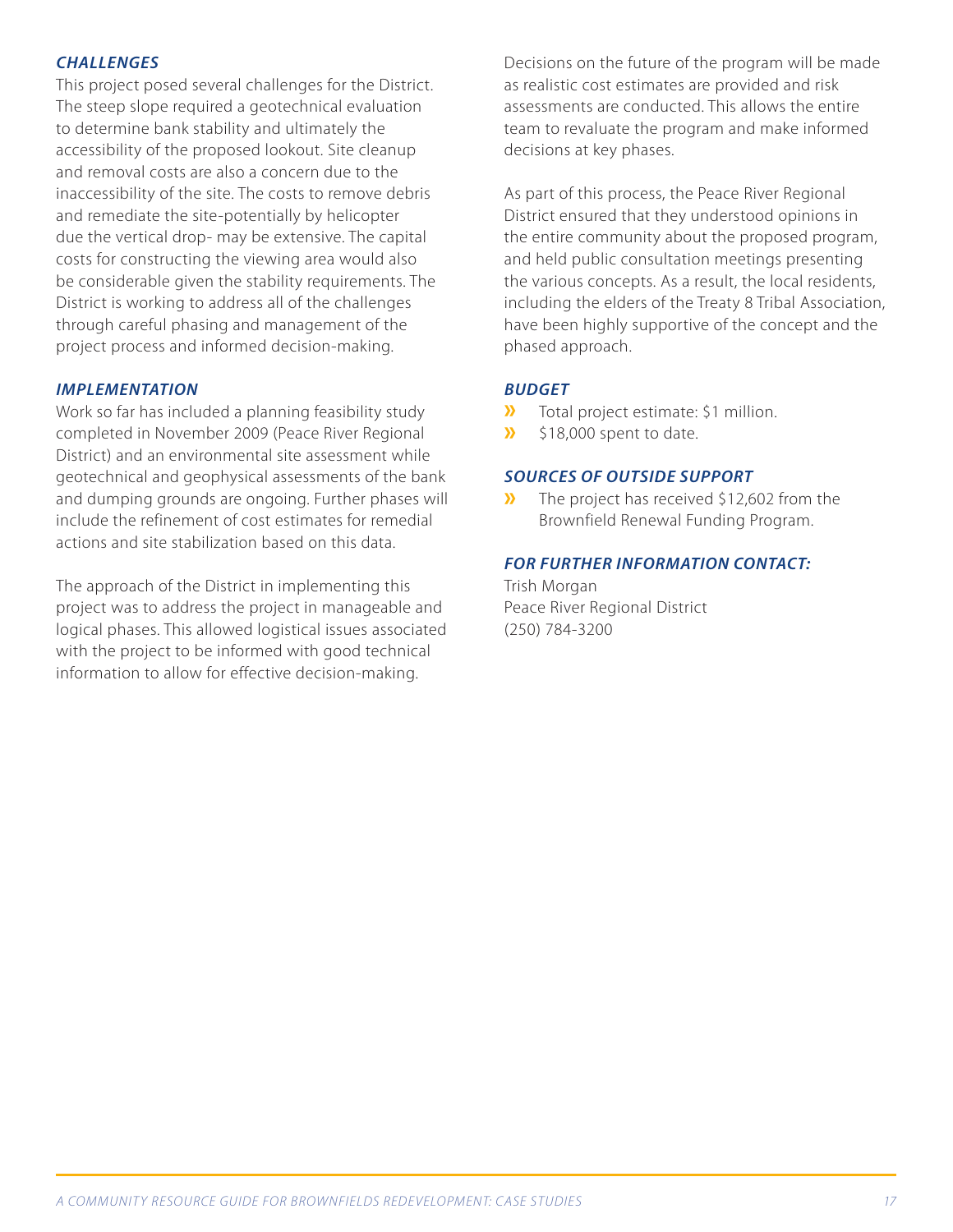# *NEW LIFE FOR AN FORMER INDUSTRIAL USE*



# *KISPIOX SAWMILL SITE HAZELTON, B.C.*

*Project Lead:* Gitxsan Forest Enterprises *Former Uses:* Sawmill *Project Status:* Community Planning

#### *INTRODUCTION*

In the rural communities of British Columbia, many buildings and properties formerly used for the forest products industry have been left idle. These sites are typically quite large, and in addition to the usual environmental and social impacts from having brownfields located within a community, unused sites such as this can also have considerable economic impacts in proportion to the community. A former sawmill, wood products manufacturing plant, or other facility no longer in operation can represent a significant number of lost jobs. However, these sites can also represent an significant redevelopment opportunity. Reuse of these facilities for new functions, or in some cases, a return to previous uses, can be effective in stimulating the local economy and bringing new jobs to the area.

Given that demand and prices for land are both quite low in these regions, restoring these sites can require additional attention and support.

The Kispiox Sawmill Site represents a case where a community and a local forest products company are looking to restore a former sawmill and bring it back into operation to benefit a rural area that has been impacted by its closure.

#### *PROJECT VISION AND CONCEPT*

Continuing activities on this site are directed towards returning this former sawmill to productive use. The primary objective is to restart the mill and return it to operation.

Additional uses are also imagined for this site, however. This could include electricity cogeneration facilities from wood waste, wood pellet manufacturing, prefabricated building materials, or other wood products manufacturing facilities. These uses are being envisioned as a means to boost to the forestry-based rural economy, providing jobs and increasing economic activity in the area.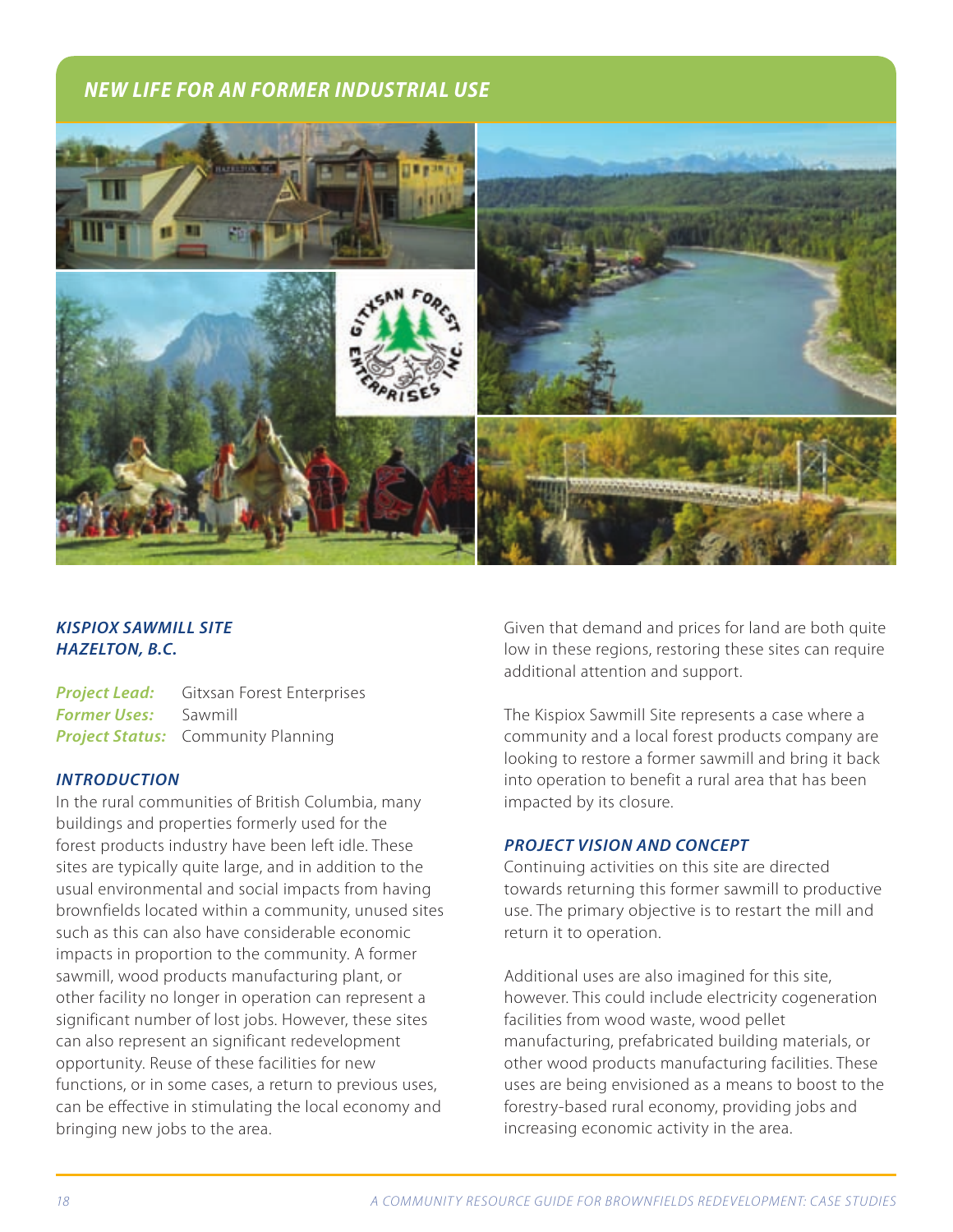In addition to jobs, other benefits are also imagined for the community from new activities on the site. For example, local electricity cogeneration could help to reduce the need for external sources of power. Prefabricated building materials produced can also help to support efforts to build housing in the area.

#### *SITE*

This facility was used as a sawmill beginning around 1950. For well over a half a century, the mill was in operation, but due to poor market conditions for lumber products, high stumpage rates, and the closure of pulp mills that purchased residue fibre, it closed in February 2005. Operations on the site ceased at that point, and the facilities are currently gated and unused.

# *CHALLENGES*

This site is suspected to have been impacted by over 50 years of operation as a sawmill. In particular, the handling and storage of fuels and used oil in both above and below ground storage tanks have had impacts on soil and groundwater. Similarly, older buildings such as those on the site contain asbestos, PCBs, and lead-based paints, which must be properly disposed during renovations.

An additional complication on this land is that the Province has held the property while much of the planning and site investigation was carried forward.

Many of the funding sources meant for local governments may not be applicable for property owned directly by the provincial government. This has complicated some efforts to apply for funding to support redevelopment.

# *IMPLEMENTATION*

At this stage, the proponents of the project are looking to develop an approach for redeveloping this site and returning it to active use.

The Province has held the property after a tax sale on the site transferred ownership from the previous owner, and a new forest products company is looking to take control of the land, redevelop the property, and restart operations. To date, a Preliminary Site Investigation and a feasibility study have been completed, and funding to support a Detailed Site Investigation and remedial plan is being coordinated.

Continuing work with this project has involved engaging the community and potential partners. Plans for the site have been discussed with various groups across the province, and this has received official support from the regional district. This support has been very important in efforts to attract support through funding programs.

This work is a long-term goal given many of the challenges on the site, however. This process was initiated in 2007, but proponents of the project have worked to prepare the community for the long process from feasibility to completion involved with site redevelopment. This has been important in managing the expectations of the community, and maintaining the commitment of local partners.

# *BUDGET*

- **»** Amount spent to date: about \$150,000.
- **»** A budget to complete the program will be established once the DSI and remedial plans are complete.

#### *SOURCES OF OUTSIDE SUPPORT*

- **»** The project has received \$72,650 from the Brownfield Renewal Funding Program.
- **»** A grant of a third of the costs of the feasibility study (approximately \$8,000) was received from the Northern Development Initiative Trust.

# *FOR FURTHER INFORMATION CONTACT:*

Cameron Stevens Gitxsan Forest Enterprises (250) 842-5055 *cstevens@gitxsan.com*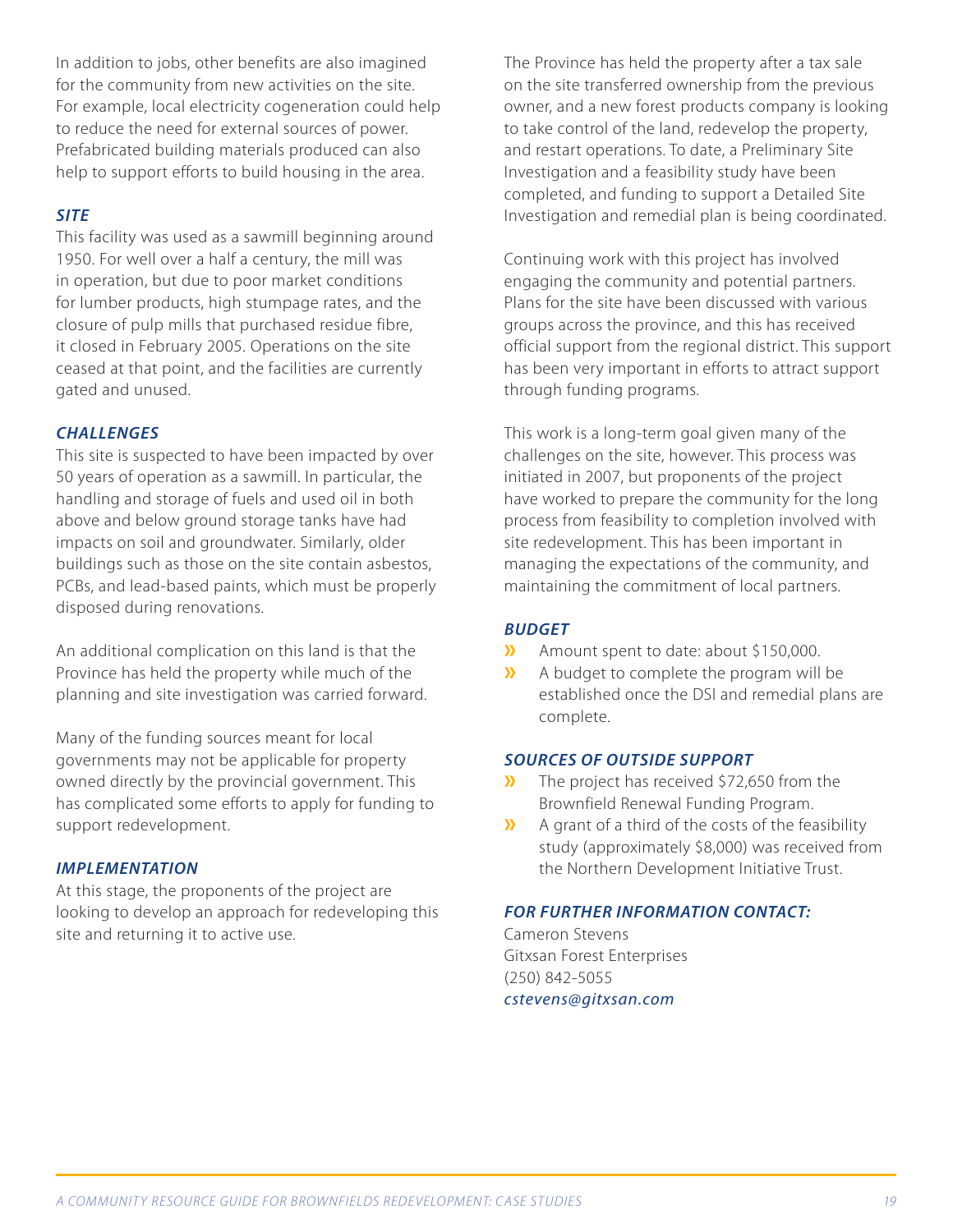# *LOCAL GOVERNMENT CHAMPIONING REDEVELOPMENT*





# *MAPLE RIDGE GREAT CANADIAN CASINO SITE MAPLE RIDGE, B.C.*

**Project Lead:** Great Canadian Casinos **Former Uses:** Vacant site with possible dumping **Project Status:** Site Assessment and Planning

#### *INTRODUCTION*

In many BC communities, municipalities are providing the development community with tools to jump-start brownfield redevelopment, recognizing that a key part of the success of any development is timing and efficiency in moving to project implementation.

The future use of brownfield sites in the community is determined by the land use designation in the Official Community Plan. In addition, the Development Permit Guidelines housed in the Official Community Plan provide guidance on the form and character of a project, landscaping, green building technology and pedestrian connectivity. For stakeholders involved in the process the challenges and rewards are shared with local government.

The proposed Community Gaming Centre and Conference Centre for the Town Centre Area in Maple Ridge, B.C., is an example of proactive local government committed to encouraging redevelopment of brownfield sites in their community. In this project, a 43,000 square foot community gaming facility is planned for a vacant site with potential contamination. This will be followed by a conference centre as a second phase to the project.

# *SITE*

The site, approximately 3 ha in size, is located in the District of Maple Ridge's Town Centre Area at the intersection of the Lougheed Highway and 227th Street. The site is a low-lying grassed field with a ravine. It is suspected that part of the site may have been previously used for dumping.

# *CHALLENGES*

It was determined that the existing site soil conditions were not ideal for construction. Test holes and site works are currently underway to assess the type of construction which may be most appropriate for the conditions and the amount of fill that will be required to bring the site to the required grade.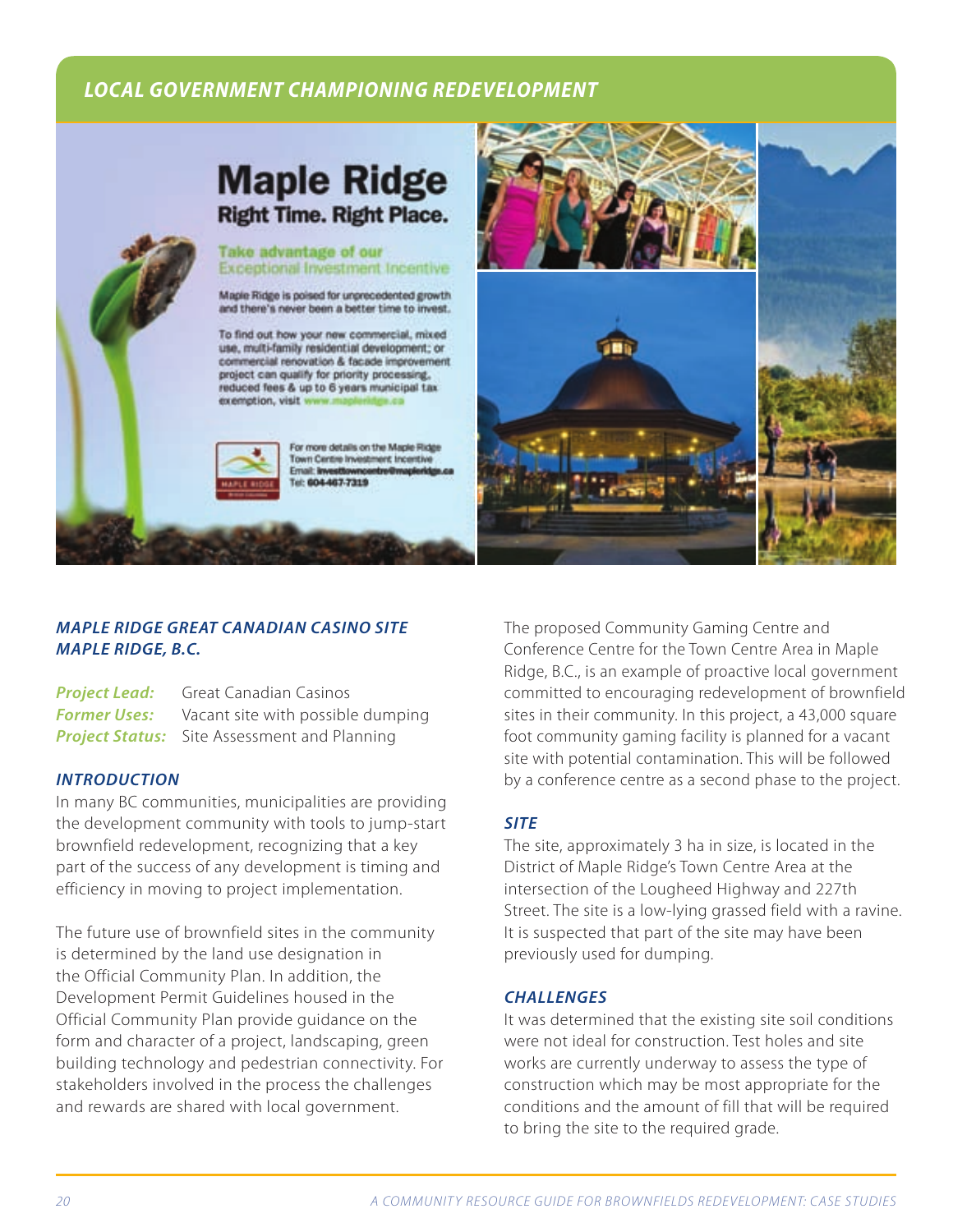Since past dumping was suspected on part of the site, the status of contamination is currently unknown. The costs for remedial efforts, primarily expected to be excavation and disposal in an approved landfill, will be more defined following the soil and groundwater testing programs.

#### *APPROACH AND IMPLEMENTATION*

The District of Maple Ridge wants to enable and encourage investors to develop and revitalize their Town Centre through their Town Centre Investment Incentive Program. They have developed a three-year program that includes reduced development fees and municipal tax exemptions for qualifying projects. The entire municipal project team, including the Mayor, is willing to meet with investors and discuss options for development. As part of this process, Maple Ridge developed a plan of "priority processing" for qualified investors.

The District's goal is to increase development density and to enhance the quality of new developments. Early in the discussion phase, the District assesses whether a development plan meets their requirements. Qualified projects then receive priority processing and significantly reduced permitting fees. These incentives streamline the redevelopment process in the District. The community gaming centre qualified for the program by meeting these requirements.

The Great Canadian Casino application is the first application to Town Centre Investment Incentive Program. One condition of the program is that the building permit must be issued by 2013.

#### *BUDGET*

- **»** Amount spent to date: approximately \$500,000.<br>**»** Total estimated project costs: \$24 million.
- **»** Total estimated project costs: \$24 million.

## *SOURCES OF OUTSIDE SUPPORT*

- **»** Active support from the local municipal government. For commercial projects, this can include:
	- priority processing of applications, permits, and approvals;
	- *·* permit fee discounts of greater than 50%; property tax exemptions;
	- flexibility with development regulations;
	- *·* reduced parking standards;
	- *·* assistance with grant applications;
- **»** Active support and advice from key provincial government staff have also assisted the project.

#### *FOR FURTHER INFORMATION CONTACT:*

Sandy Blue Manager, Strategic Economic Initiatives *sblue@mapleridge.ca*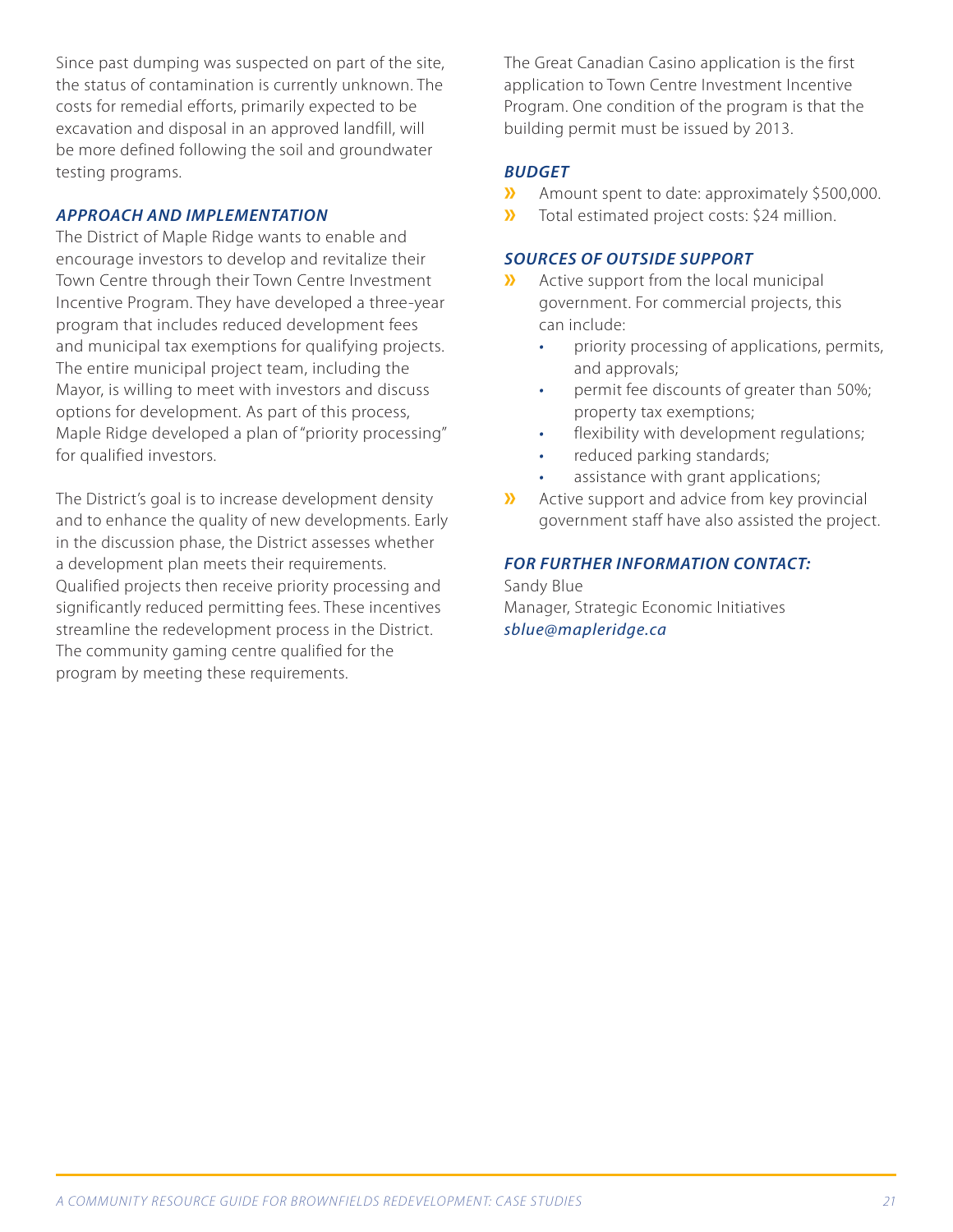# *ECONOMIC DEVELOPMENT POTENTIAL*



# *FORMER ALBERNI PLYWOOD SITE PORT ALBERNI, B.C.*

| <b>Project Lead:</b> | City of Port Alberni                      |
|----------------------|-------------------------------------------|
| <b>Former Uses:</b>  | Plywood Manufacturing                     |
|                      | <b>Project Status:</b> Community Planning |

#### *INTRODUCTION*

For communities with waterfront properties that are vacant or underutilized, the impact of these brownfields is far-reaching. Waterfronts are often valuable local resources and have historically been the first part of a city to be built. While waterfront redevelopment projects often take decades to complete, they can provide significant returns on an economic, environmental and social level. Access to the water's edge and the reuse of industrial structures along the shore are key elements and drivers for broader revitalization.

A former plywood manufacturing site located in the Port Alberni Marine Industrial Park was purchased by the city in 1993, and has been recognized as having the highest priority for reuse.

The community is currently in the process of assessing potential redevelopment scenarios, including a city park with water access, development or sale of portions of the site for revenue, improvements to develop tourism base, and the expansion of the neighbouring sawmill.

#### *SITE*

The site is located approximately 1.6 km southwest of the Port Alberni downtown. Located on Plywood Drive, it is bordered to the west by in filled foreshore owned by the Province of B.C., to the south by the Tseshaht First Nation 2 Reserve, to the east by residential properties, and to the north by the Alberni Pacific Division Sawmill.

The previous owner developed the site as part of their plywood manufacturing operations in the early 1940s. The plant was shut down and the buildings demolished in 1991. The land was purchased by the City of Port Alberni in 1993 for a nominal fee, with the understanding that they were receiving a clean site. Presently, the majority of the site is vacant and derelict, although portions of one lot are used under a non-exclusive lease for sand blasting and heavy machinery storage. A kiteboarding operation also operates on the site.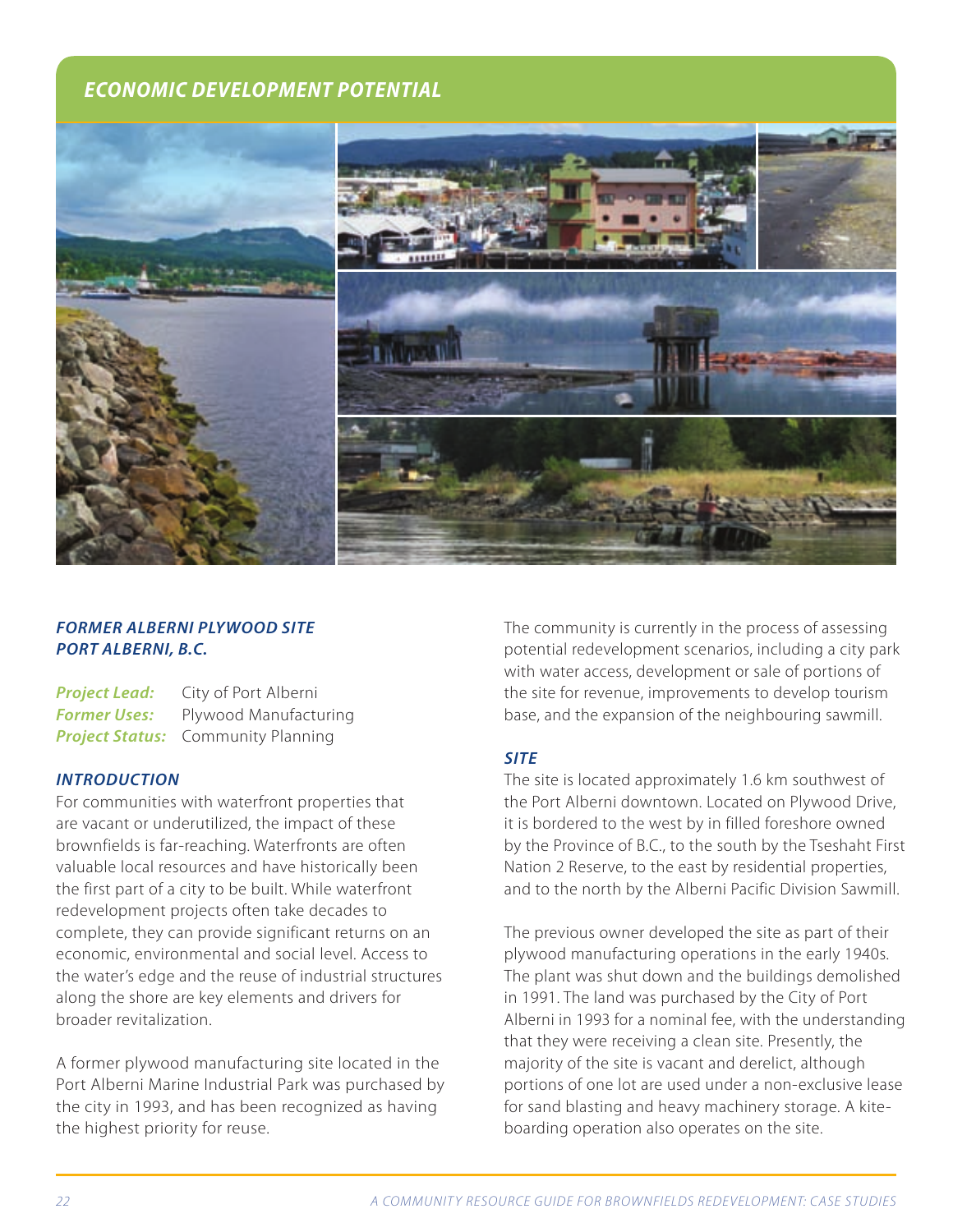### *CHALLENGES*

A key challenge for the stakeholders was a "no overnight enjoyment" covenant placed on the land to protect the operations at the neighbouring sawmill. This requirement means that residential and tourism uses that allow for overnight stays are prohibited until the covenant is lifted, which could restrict the potential reuse of the site. In addition, uncertainty about contamination on the site has meant that developers are hesitant. The City is looking to provide motivation and assurances to promote redevelopment.

Site investigations and increased project timeline have clearly demonstrated that the process towards redevelopment is demanding and time consuming. Subsequently, the City has learned that changing regulations and conditions must be explained to the various stakeholders.

Several interested developers have discussed development scenarios for the site, but they are not able to fund the assessment and remedial programs themselves. The City has considered various tax incentive options and other methods to encourage developers to participate in the site redevelopment.

While these challenges will take time to address, the objectives of creating a viable property for development is in keeping with the Official Community Plan and therefore is part of a larger vision for the City. As with other developments of this type, stakeholders must enable open lines of communication and clear planning goals for the near- and long-term.

#### *APPROACH AND IMPLEMENTATION*

As this project progresses, the City is working to fulfill objectives in its Official Community Plan and waterfront redevelopment strategy. Final land uses for the site are flexible, and the City is striving to promote economic development in an area affected by the declining forest industry.

The City of Port Alberni hired a consultant with a proven track record in Brownfield redevelopment to manage the process to date. This consultant educated the City on the various stages and steps, and provided excellent guidance throughout the process. They also assisted on the exploration of funding opportunities and applications.

#### *BUDGET*

- **»** Amount spent to date: approximately \$400,000.<br>**»** Full remedial costs have not vet been determined
- **»** Full remedial costs have not yet been determined.

#### *SOURCES OF OUTSIDE SUPPORT*

- **»** A Federation of Canadian Municipalities Green Municipal Fund grant of \$95,000 to complete preliminary site investigations.
- **»** Two separate grants of \$151,190 and \$63,700 were received from the Brownfield Renewal Funding Program. These grants were used for environmental investigative work.
- **»** The Port Alberni Port Authority contributed \$55,000 towards the cost of the site investigations and risk assessments. During this time, the Port Authority was assessing the feasibility of using the site for a travel lift to augment the proposed marine park development on the adjacent property.

#### *FOR FURTHER INFORMATION CONTACT:*

Guy Cicon City Engineer, City of Port Alberni (250) 720-2838